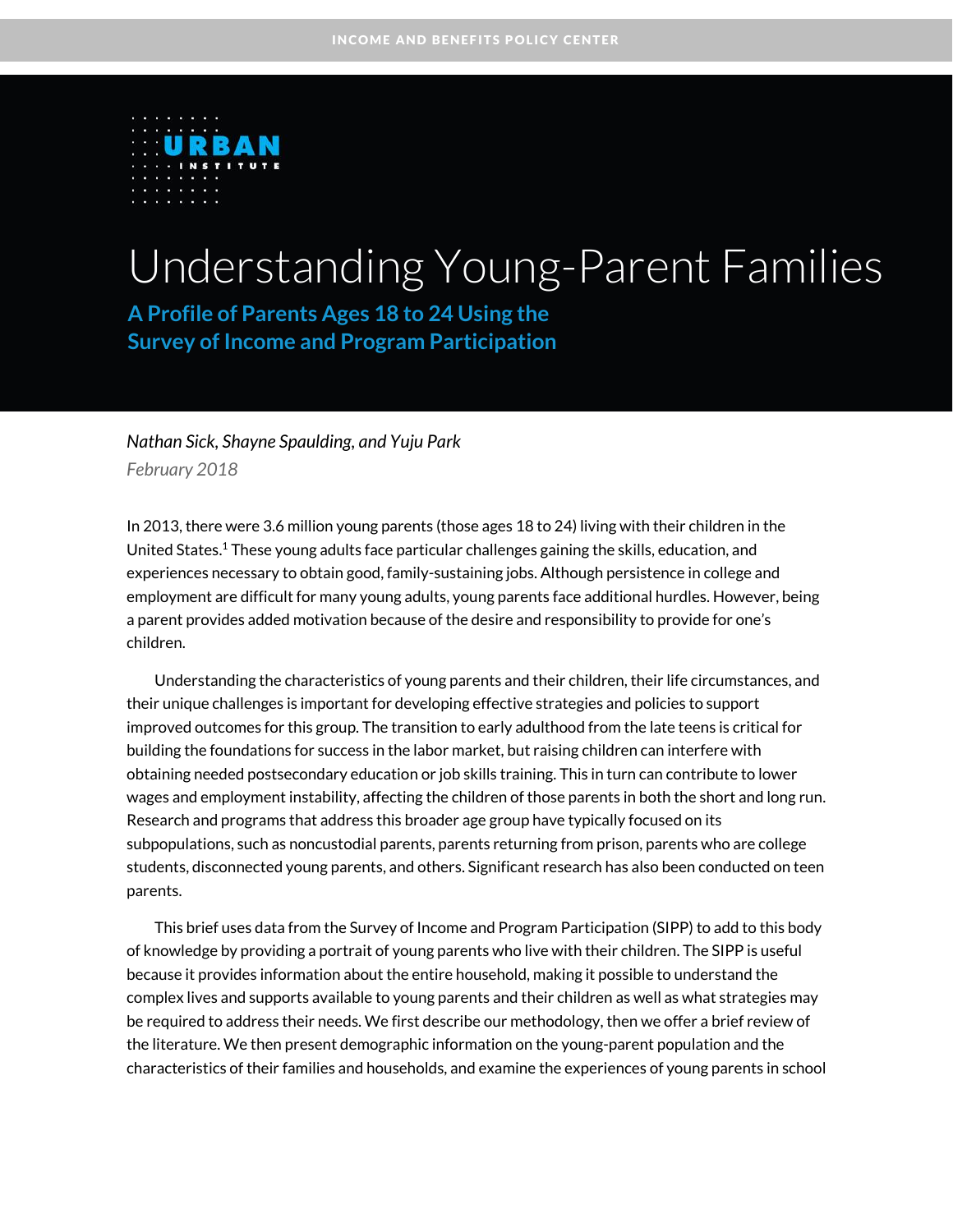and work. Finally, we discuss implications for designing strategies to address the education and workforce needs of young parents to improve outcomes for these families.

# Methodology

The SIPP is a nationally representative panel survey administered by the US Census Bureau that collects information on household composition, receipt of public benefits, education, and employment. It is one of the primary sources of information on topics related to family well-being and family dynamics. The newest SIPP panel interviews the same families every year, asking them questions about the prior year to provide data on changes in family circumstances and income over time.<sup>2</sup>

We examined the first wave of the 2014 SIPP, the most recent available data. The first wave of the survey contains information on 29,825 households that were interviewed between February and June 2014. The survey gathered information for the year before the interview, so the data represent information for January 2013 through December 2013. A household roster was compiled for each household interviewed, and an attempt was made to interview all individuals age 15 or older in the household. The head of household was typically defined as the owner or renter, and members included those who slept in the household most nights.

This report uses a sample of 916 young adult parents who were living with their children at the time of the survey, representing a total of 3.6 million young adult parents. These are individuals who reported that at least one of their children lived in their household, and it excludes those in the same age range with only children who lived elsewhere. Young parents may also have noncustodial children in addition to those living with them. Fewer than one-fifth (17 percent) of the young parents lived in the same household as another parent in the sample. An additional 225 individuals were exclusively noncustodial parents of the same age range—that is, young parents who were not living with any of their children. This additional group represents a national sample of approximately 0.9 million individuals; they are discussed separately below and excluded from the main analysis. For comparison and context, two additional samples were examined: 5,740 nonparents ages 18 to 24 (representative of 25.9 million individuals); and 20,364 parents age 25 or older with at least one custodial child age 17 or under (representative of 66 million parents). The person weight from the final month of the analysis period was used to construct our nationally representative sample.<sup>3</sup>

# Background

Young parents face many challenges that can interfere with education and training, economic stability and security, and the care of children. Addressing these challenges can improve outcomes not only for these young parents but also for children and families. Research has focused on different subgroups of young parents, such as teens, noncustodial parents, parents in college, and those disconnected from both school and work, as well as on effective strategies aimed at addressing the particular challenges these groups face.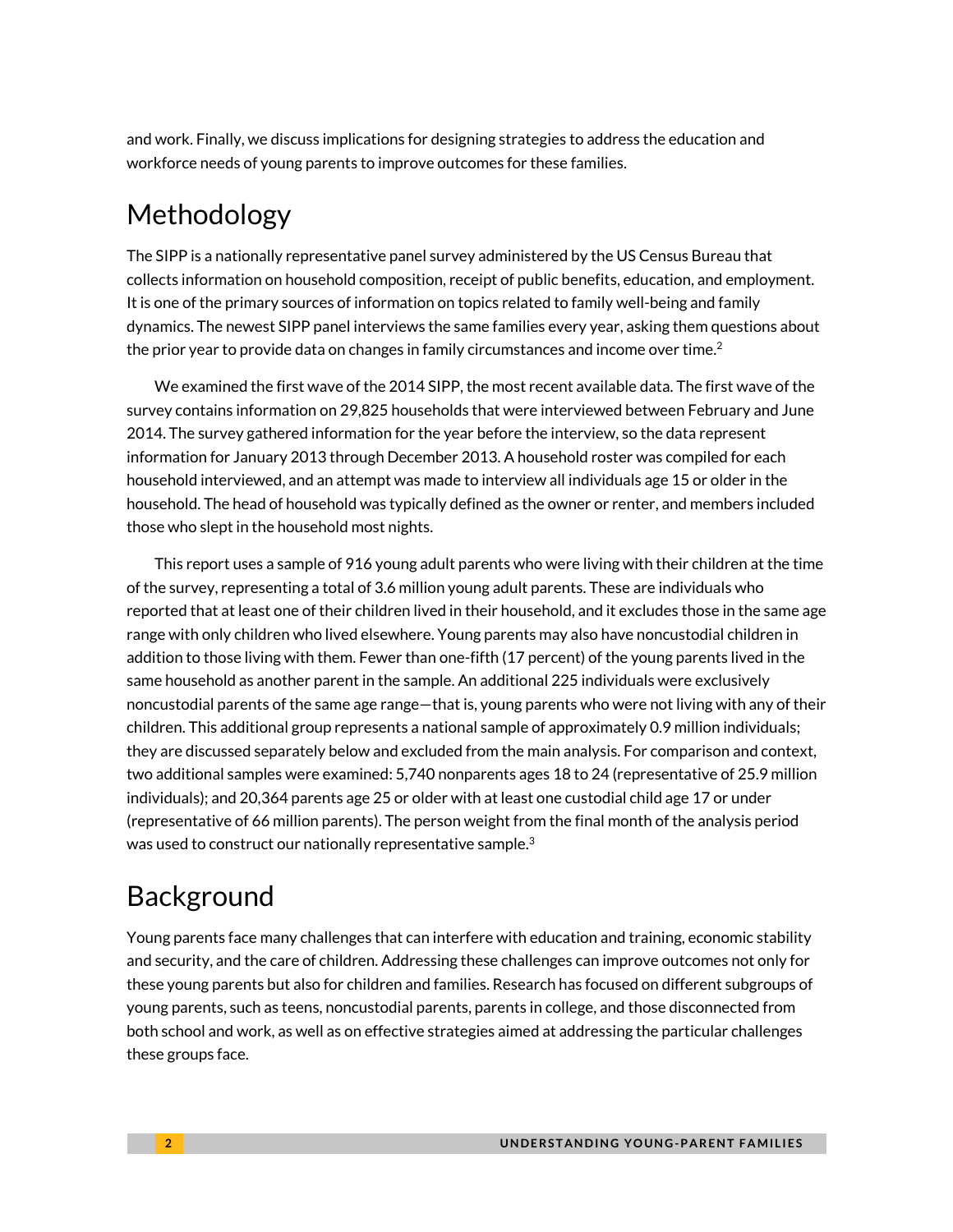A key area of focus in the literature and in public policy is on teen parents. Although not the focus of this brief, it is important to understand the challenges teen parents face because many of these challenges continue into adulthood or affect the transition to adulthood. Adolescents who have children while in high school face unique obstacles to completing their education as they must balance their complex needs as a student with the needs of their children. Indeed, only about half of mothers who have children in their teens finish high school (Center for the Study of Social Policy 2015). Reliable child care is often a major determining factor of young parents' success in school, and teen parents commonly struggle to find stable, affordable, high-quality child care that meets their scheduling needs (Sadler et al. 2007). Young parents also have lower levels of social support (such as networks of family, friends, and neighbors that can provide emotional and practical support in times of need) than older mothers (Albritton et al. 2014; Ozbay et al. 2007), making it even more challenging for them to balance their complex demands. Many schools are not equipped to address teen parents' needs for flexible hours, alternative courses, and on-site child care (Aron and Zweig 2003). Further, young parents who do not complete high school have especially low basic skills. That, coupled with the effects of parenting responsibilities, limits their employment opportunities beyond low-wage jobs (Maynard 1995).

The challenges that continue as young parents enter adulthood include difficulty staying in school or managing work and parental responsibilities (Center for the Study of Social Policy 2015). Nearly 25 percent of all college students are parents, and 13 percent of all college students are single parents (Mosle and Patel 2012). Young parents in postsecondary education who also need to provide for their children financially can face the additional burdens of paying for college and of balancing work and school (Spaulding, Derrick-Mills, and Callan 2016). Young parents also struggle with affording and accessing child care. Although policies are designed to provide child care assistance to low-income parents in employment, most parents do not receive it because of limited funding, inadequate subsidy rates, administrative barriers, or eligibility requirements (Genettian et al. 2004). Young parents who have low-wage jobs because they did not complete high school may also work nonstandard hours or have irregular work schedules that they have little control over, making it even more difficult to find suitable care (Enchautegui 2013; Sandstrom et al. 2012; Adams and Rohacek 2010; Henly and Lyons 2000).

Young parents' limited employment opportunities and barriers to successful postsecondary education completion affect their well-being as well as their children's. Research has demonstrated that parents' level of educational attainment is the best predictor of economic mobility for their children (Mosle and Patel 2012) and that children of teen parents in particular face poorer health and cognitive development and are more likely to become teen parents than children born to older parents (Berzin and De Marco 2010). Children of young parents also tend to perform worse on school-readiness indicators, such as social skills, communication, and cognition, and they tend to score lower on standardized tests (Center for the Study of Social Policy 2015). Only about two-thirds of children of teen parents graduate from high school (Center for the Study of Social Policy 2015). These long-term outcomes of young parents' children can be attributed to young parents having fewer economic, social, and cultural resources to share with their children than do older parents (Berzin and De Marco 2010).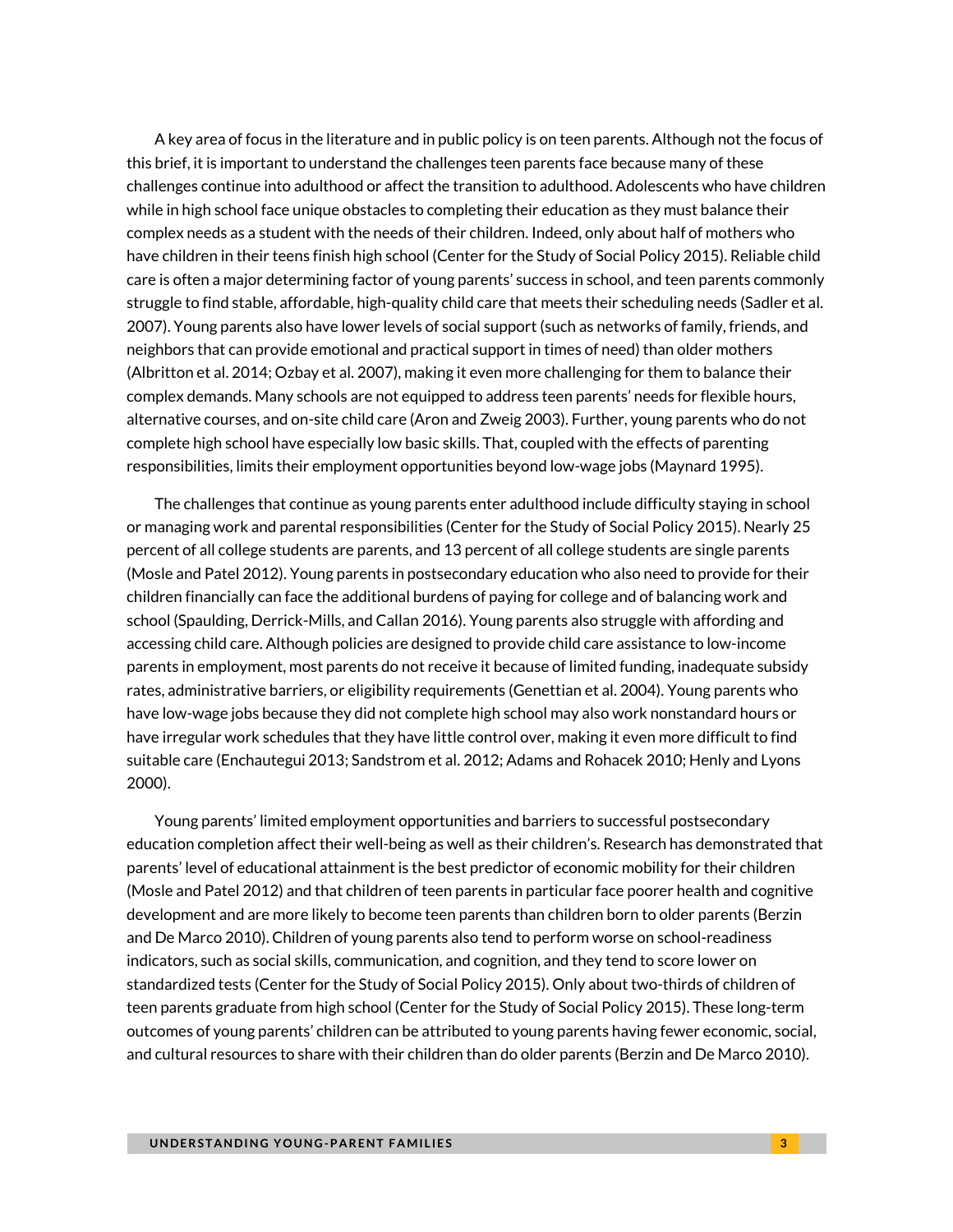But young parents can be supported to complete their education, obtain better jobs, and build longer-term financial stability for themselves and their families. Economic supports such as transportation assistance, child care subsidies, and tax credits, as well as social supports manifested as coaches, peer support, or participation in community organizations, can help young parents focus on building skills that lead to long-term success (Mosle and Patel 2012). Some colleges and universities offer peer models, one-on-one and group counseling with staff counselors, and group workshops to better support young parents, providing them with information and referrals to counseling or support services (Schumacher 2013). Campus-based child care programs in both high schools and colleges also help young parents manage and balance their family's needs (Levin-Epstein and Greenberg 2003; Schumacher 2013).

Two-generation or family-centered approaches have also gained traction in recent years. Such strategies involve efforts to design systems, policies, and programs to intentionally meet the needs of both parents and children through a well-aligned set of interventions (Annie E. Casey Foundation 2014; Mosle and Patel 2012). Evaluations currently under way will yield importance evidence about the effectiveness of this model of services for young parents and their children (Annie E. Casey Foundation 2017; King 2016)

This brief offers a descriptive analysis of young parents who live with their children, their families, their experiences in school and work, and their access to child care and supportive services. Understanding the characteristics of young parents can help policymakers, funders, and practitioners focus on what approaches might be most effective in meeting these families' needs.

# Who Are Young Parents?

Young parents constituted 5 percent of the approximately 66 million parents who reside with their children, and about 15 percent of all individuals ages 18 to 24 in 2013 were parents. The following are some of the key characteristics of this population in 2013:

- The average age of young parents was 22. Most were on the older end of the age spectrum: 69 percent were ages 22 to 24.
- More than three-quarters of young parents living with their children (77 percent) were women (table  $1$ ).<sup>4</sup>
- About three-quarters of young parents were white; 19 percent were black.
- **Thirty-one percent of young parents were of Hispanic or Latino origin. Persons of Hispanic or** Latino origin constituted a higher percentage of young parents than nonparents of the same age range (19 percent).
- Most young parents were US citizens (91 percent) and were born in the US. Eighty-eight percent of citizens were born in the US, and another 2 percent were naturalized. Of those who moved to the US as noncitizens, more than half (59 percent) did so as a permanent resident. As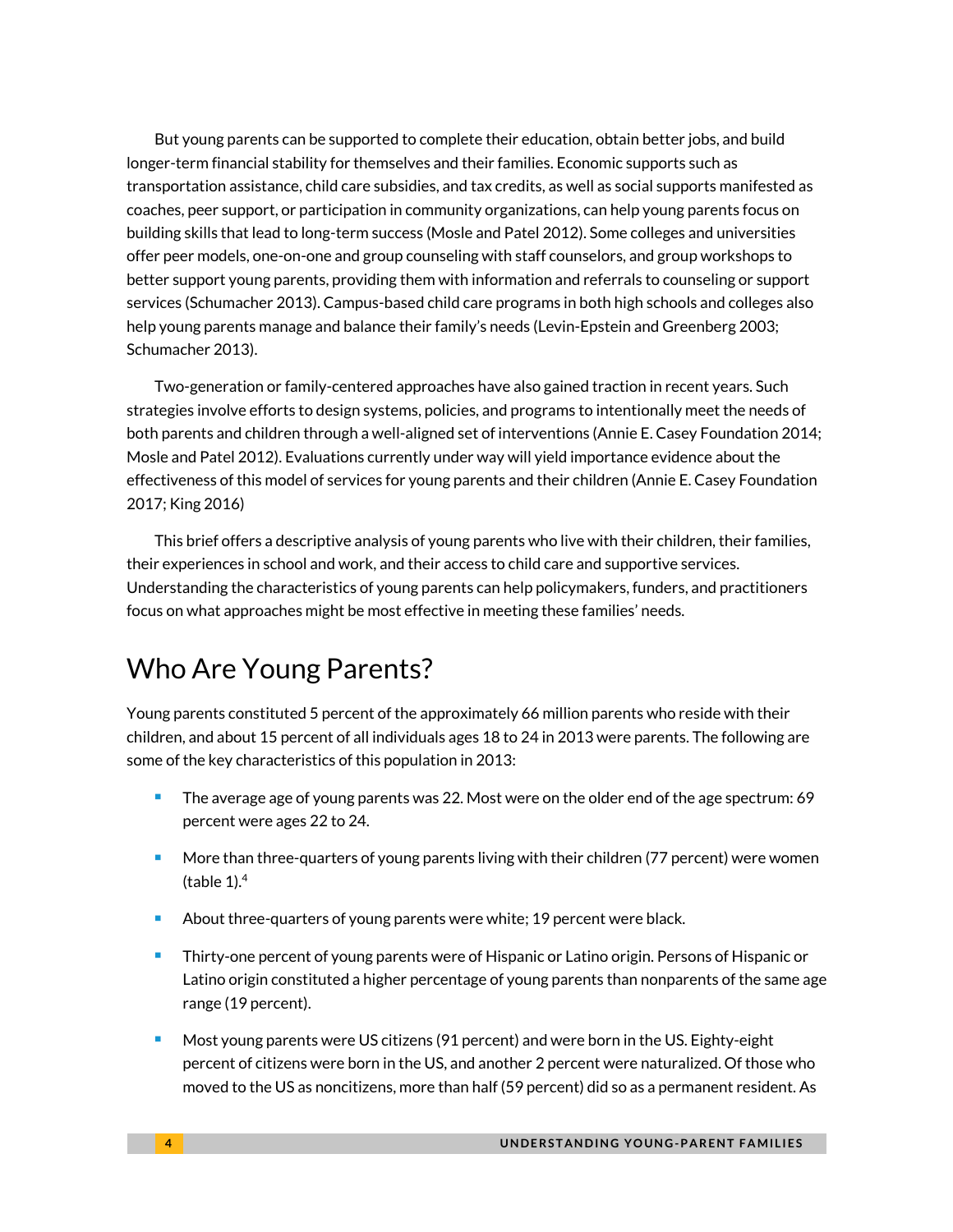of 2013, nearly 100 percent of the children of young parents were born in the US and were citizens.

- **Most young parents spoke English either "well" or "very well" (87 percent), and one-fifth (20** percent) spoke a language other than English at home. Of young parents who were Hispanic or Latino, most were proficient in English (74 percent), and a similar percentage spoke a language other than English at home (17 percent).
- **Eighty percent of young parents reported living in a metropolitan area for at least part of 2013.** Young parents were also most heavily concentrated in the South in 2013 (table 2),<sup>5</sup> with almost one-half (44 percent) of young parents living there. In contrast, 35 percent of young nonparents lived in that region in 2013. A smaller percentage of young parents lived in the Northeast (10 percent) than did young nonparents (19 percent). Another 21 percent of young parents were concentrated in the Midwest, and 24 percent were located in the West.

# TABLE 1

### **Demographic Characteristics of Young Parents**

| Demographic characteristic | Number (millions) | Percentage                |
|----------------------------|-------------------|---------------------------|
| Age                        |                   |                           |
| 18                         | 0.1               | $\ensuremath{\mathsf{3}}$ |
| 19                         | 0.2               | 5                         |
| 20                         | 0.3               | 10                        |
| 21                         | 0.5               | 13                        |
| 22                         | 0.6               | 17                        |
| 23                         | 0.9               | 25                        |
| 24                         | $1.0\,$           | 27                        |
| Gender                     |                   |                           |
| Female                     | 2.8               | 77                        |
| Male                       | 0.8               | 23                        |
| Race                       |                   |                           |
| White                      | 2.7               | 75                        |
| <b>Black</b>               | 0.7               | 19                        |
| Asian                      | 0.1               | $\mathbf{1}$              |
| Other                      | 0.2               | 5                         |
| Hispanic or Latino origin  |                   |                           |
| Yes                        | 1.1               | 31                        |
| No                         | 2.5               | 69                        |

**Source:** SIPP 2014 panel 1.

**Note:** Racial and ethnic categories are those used in the SIPP. Those of Hispanic or Latino origin may have also identified as one of the racial categories.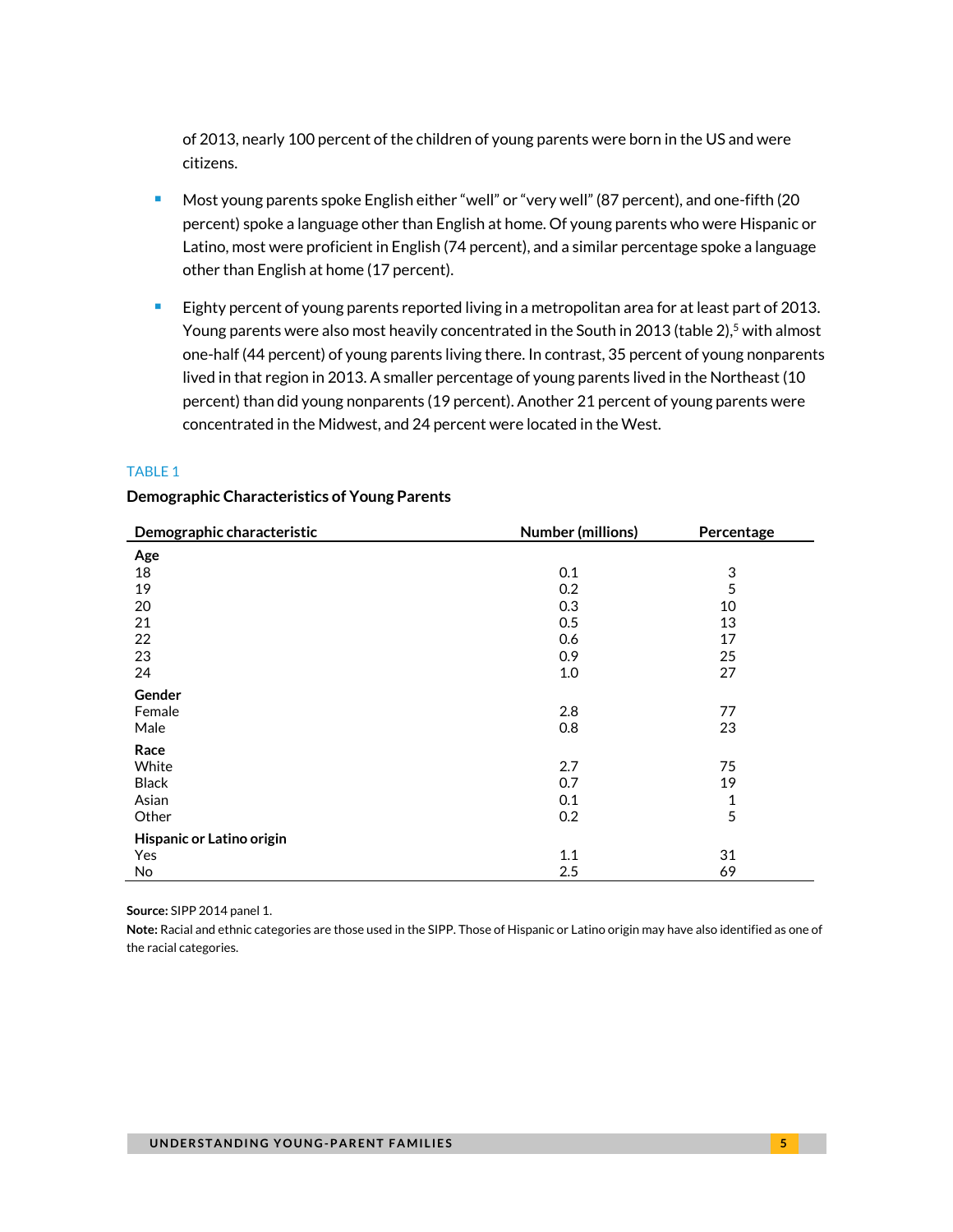### TABLE 2

### **Regional Concentrations of Young Parents and Young Nonparents**

|                  | <b>Young Parents</b>     |            | <b>Young Nonparents</b>  |            |
|------------------|--------------------------|------------|--------------------------|------------|
| Region           | <b>Number (millions)</b> | Percentage | <b>Number (millions)</b> | Percentage |
| Midwest          | 0.8                      |            | 5.8                      | 22         |
| <b>Northeast</b> | 0.4                      | 10         | 4.9                      | 19         |
| South            | 1.6                      | 44         | 9.1                      | 35         |
| West             | 0.9                      | 24         | 6.1                      | 24         |
| Total            | 3.6                      | 100        | 25.9                     | 100        |

**Source:** 2014 SIPP Panel 1.

**Note:** Regions are aggregations of respondent state of residence in December 2013. Regions are aligned with US Census Bureau definitions.

# **Who Are Young-Parent Families?**

# *Young parents tended to have young children, and most had never been married.*

Most young parents (92 percent) had two or fewer children (table 3), and the average child age among those surveyed was 2.6. $^6$  A small number of young parents (3 percent) also had children living elsewhere. Approximately 93 percent had children under age 5, and 74 percent had at least one child age 2 or younger. Caring for younger children can be challenging because fewer affordable child care options are available for preschoolers, infants, and toddlers (Adams, Zaslow, and Trout 2007).

More than two-thirds (64 percent) of young parents reported never having been married (figure 1). In total, more than half (56 percent) of young parents were single mothers. The high percentage of young, single parents has implications for the economic stability of these families, as single parents have higher rates of poverty (Center for the Study of Social Policy 2015). At the same time, the rates of marriage for young parents (around 33 percent) were much higher than for nonparents, with 95 percent reporting that they had never married. These differences could be cultural, caused by varied expectations around marriage and parenting at young ages, or they could be because young nonparents face less financial and social pressure to marry.

*Most lived in households with at least one other working adult, yet a large percentage of these households were poor.*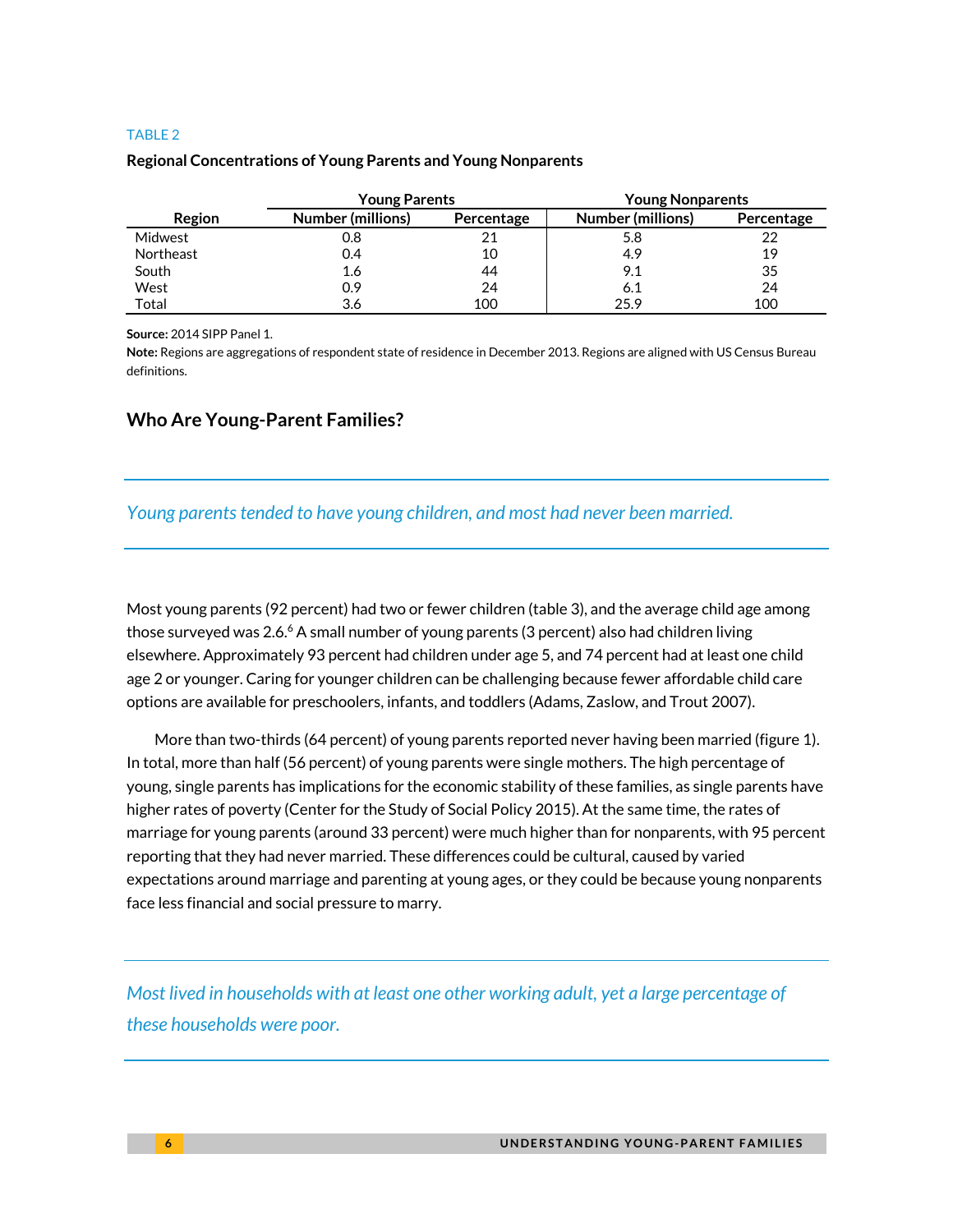### TABLE 3

# **Number of Children of Young Parents**

| Number of children | Number (millions) | Percentage |
|--------------------|-------------------|------------|
|                    | 2.4               |            |
|                    | 0.9               | 25         |
| 3 or more          | 0.3               |            |

**Source:** SIPP 2014 panel 1.

#### FIGURE 1

### **Marital Status of Young Parents**



**Source:** SIPP 2014 Panel 1.

More than half (51 percent) of young parents lived in a household of three or four people (figure 2). Approximately one-fifth lived in households of two or fewer people (23 percent) or five to six people (19 percent).<sup>7</sup> Young parents were frequently living with family members or their spouse, especially the young parents' parents, and 38 percent of households contained someone age 36 or older. For single parents and young parents, family can be an important source of support, and they may help with child care or share household expenses.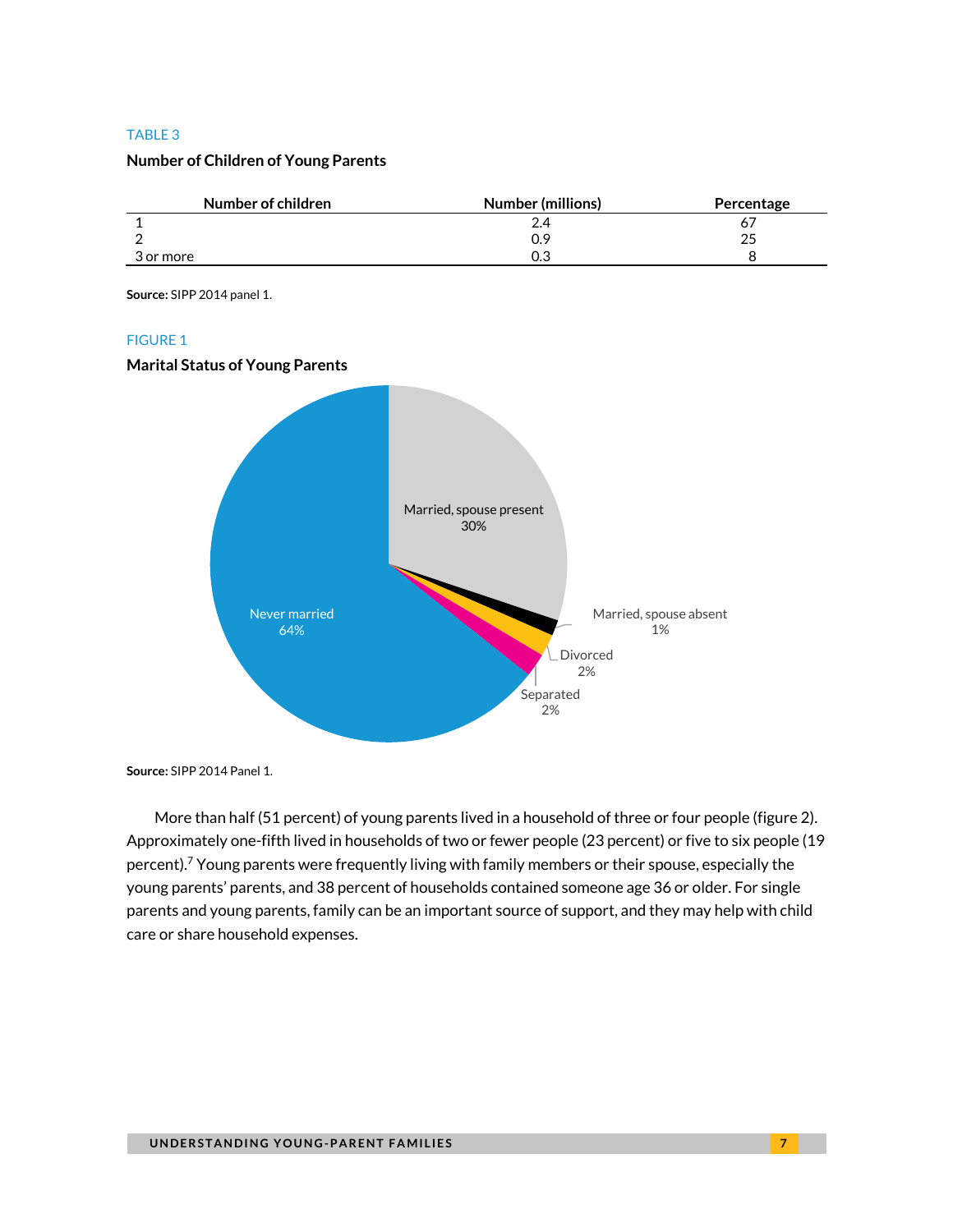# **Number of People Living in Young Parents' Households**

*Share of all young-parent households*



**Source:** SIPP 2014 Panel 1.

The distribution of individuals living in the households of young parents (figure 3) shows that although many of the occupants were under age 10 or in their early 20s (as expected), many individuals were also ages 44 to 54. The majority (71 percent) of other adults in the household held at least one job during the year, and 46 percent had at least one jobless spell. As described in a later section, this is a higher percentage of individuals with jobs and a lower percentage of individuals with at least one jobless spell than among young parents alone. This suggests that other individuals in the household often are contributing to overall household income.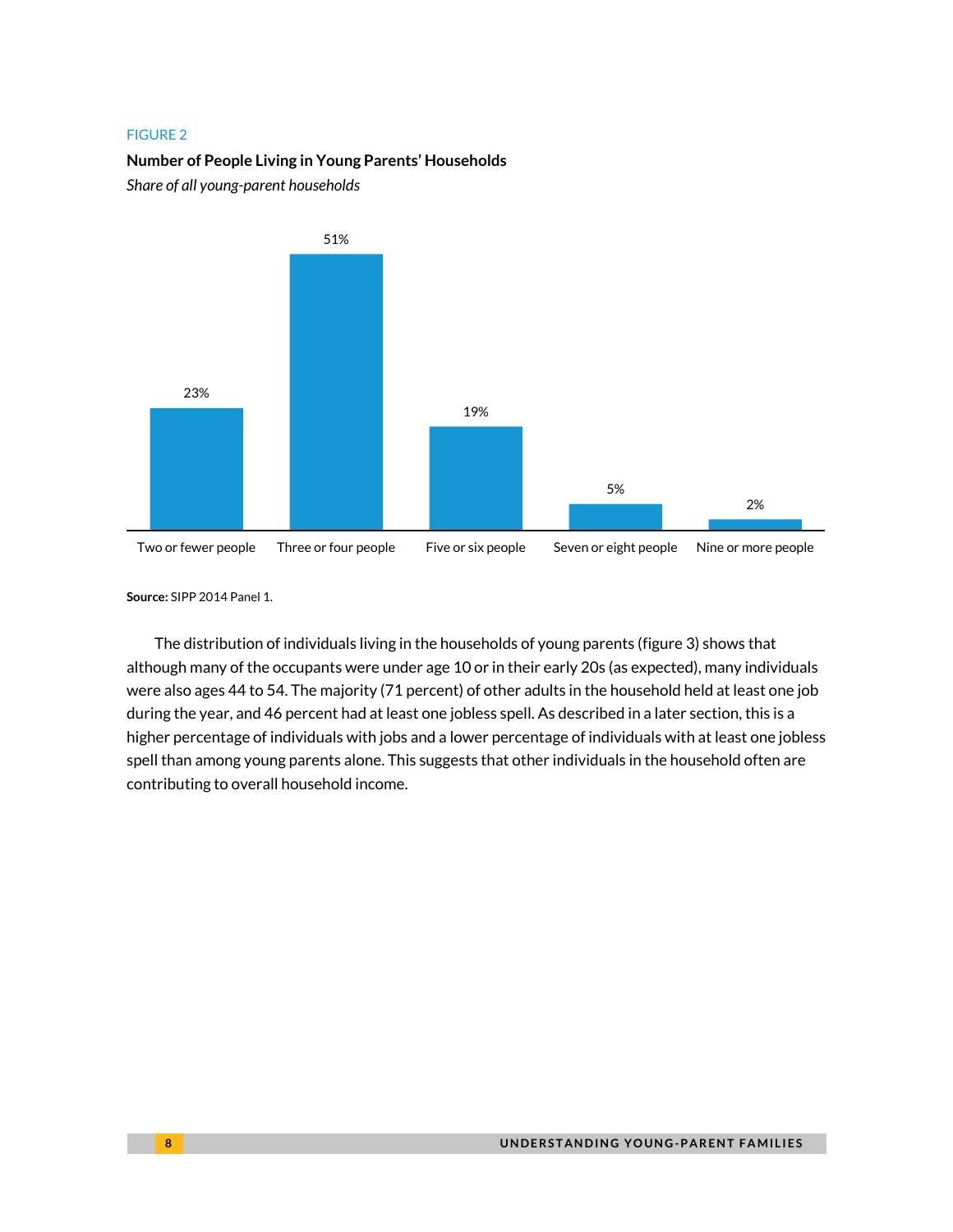

#### **Distribution of Ages in Young Parents' Households**

**Source:** SIPP 2014 Panel 1.

**Note:** Chart shows bars for each year of average age of individuals who were associated with the households of young parents, but labels are every five years. Percentages are calculated out of all individuals in the sample of young-parent households.

Young-parent households were generally low income. More than one-third (36 percent) had incomes below 100 percent of the federal poverty level for the household size (figure 4), and 71 percent of young parents' household incomes fell below 200 percent of the federal poverty level. Approximately 15 percent of young-parent households received cash benefits through Temporary Assistance for Needy Families, Supplemental Security Income, child support payments, general assistance, or general relief. In 2013, the average amount of benefits received from these sources was \$5,100 per household.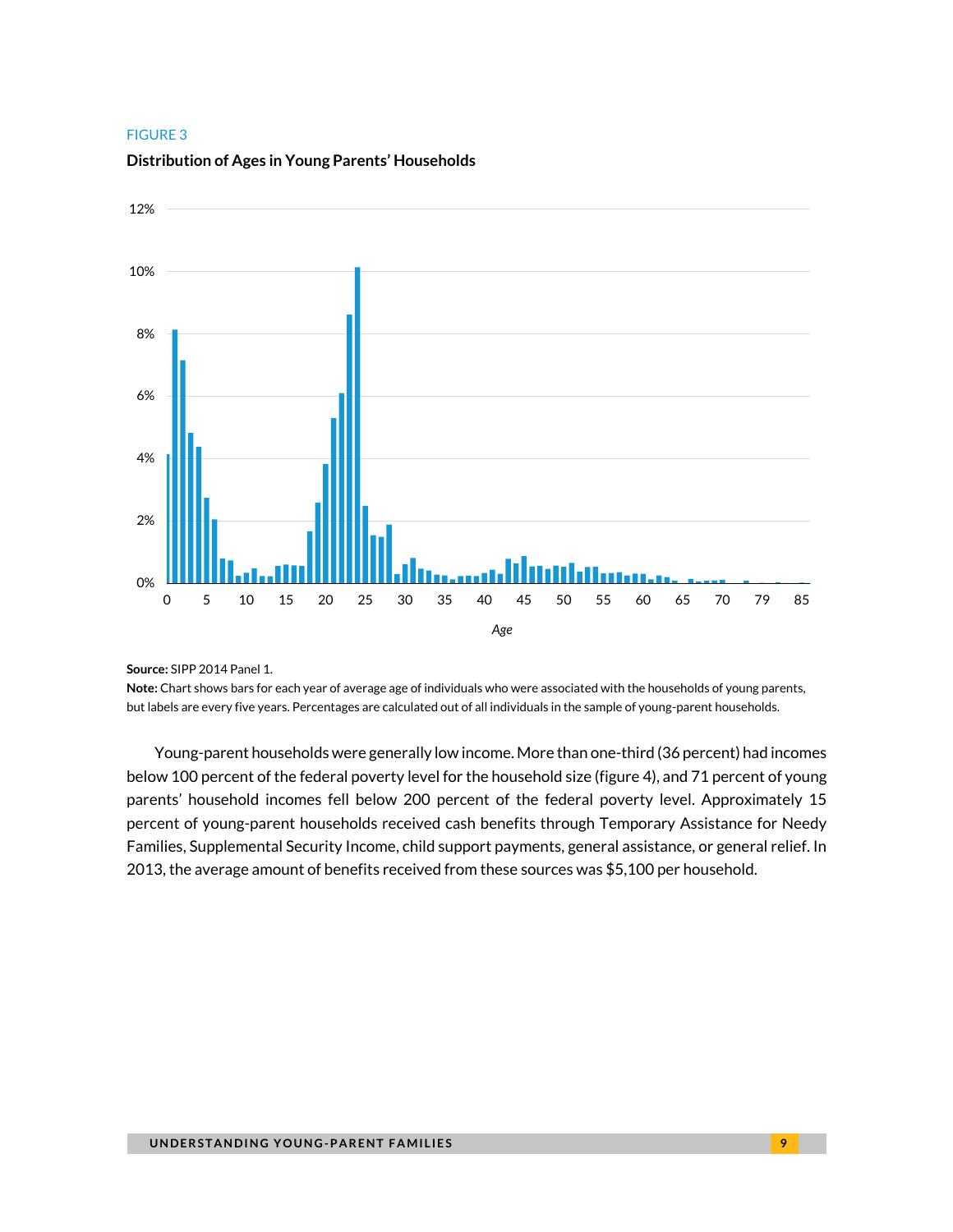

### **Young-Parent Households by Income**

*Household income as a percentage of the federal poverty level*

**Source:** SIPP 2014 Panel 1.

# **What Are Young Parent's Educational Experiences?**

*Most young parents graduated from high school but a large percentage was not currently in school.*

Education and training is a pathway to potentially higher earnings for young parents. However, young parents may face barriers to achieving their educational goals. Although most young parents had at least a high school diploma (or equivalent), nearly one-quarter (22 percent) had not graduated from high school (figure 5). More than one-quarter (27 percent) had completed at least some college education, and almost half (43 percent) had only a high school diploma or equivalent. Eight percent had received an associate's degree or higher. In addition to academic degrees, 13 percent had earned a professional license or certification, and 11 percent had earned an educational certificate.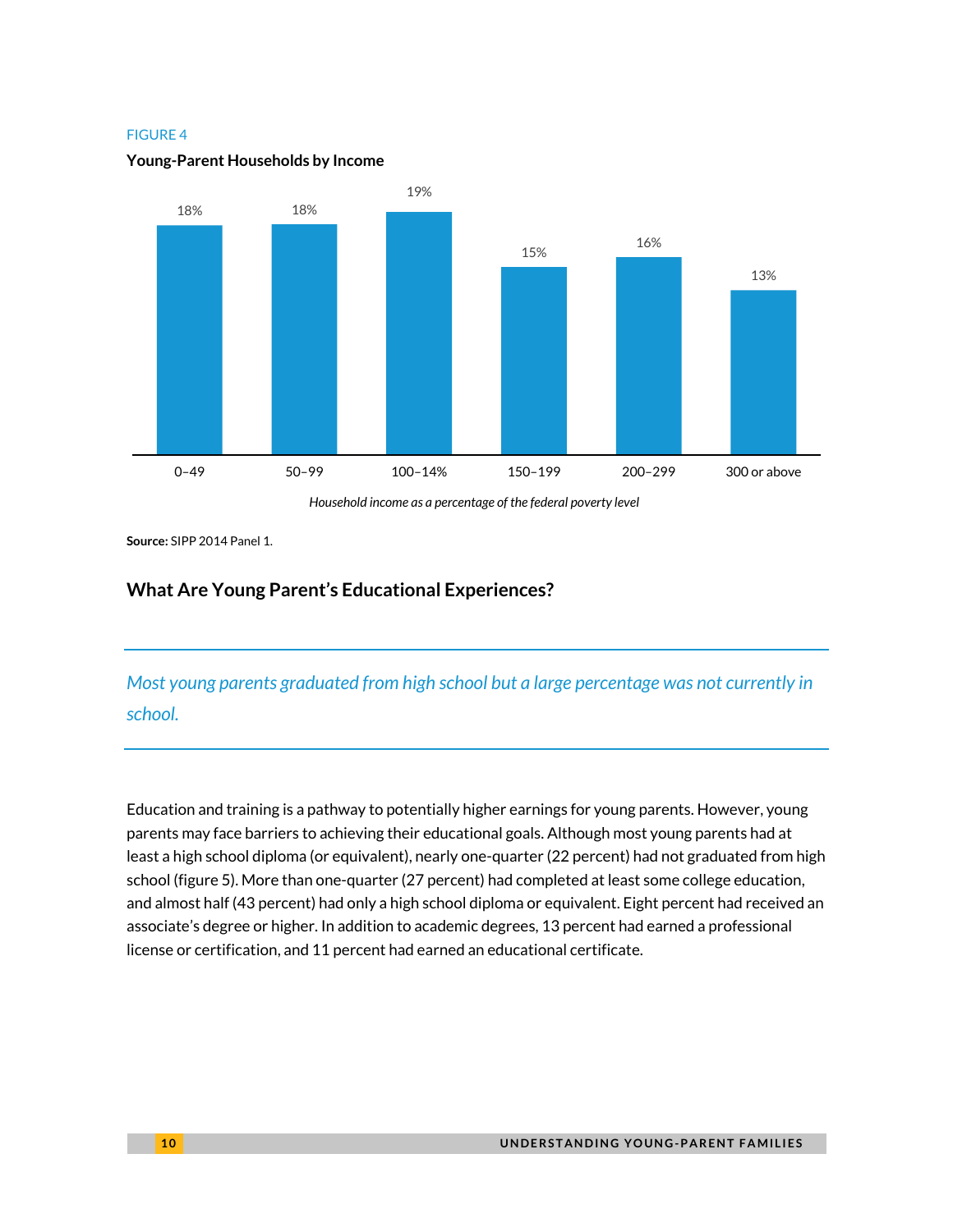#### Educational Attainment of Young Parents



**Source:** SIPP 2014 Panel 1.

**Note:** About 0.1 percent of respondents held master's or professional school degrees; this value is rounded to zero and is not shown.

The majority of young parents in 2013 had completed high school, but relatively few had gone on to enroll in college. Some continued to engage in education and training after high school. Almost onequarter (23 percent) of young parents participated in some form of education (either academic or vocational) during 2013. Of those enrolled in education in 2013, around one-fifth of young parents (22 percent) were in high school (figure 6). These were mostly the younger end of the age spectrum—twothirds were 18 or 19 years old. The majority of young parents participating in education or training during 2013 were in college (69 percent) or vocational training (14 percent). Most young parents in 2013 were simply not attending school, with 77 percent of high school graduates not enrolled in any form of education during the year. Nonparents ages 18 to 24 were far more likely to be in school (65 percent with an enrollment spell), with 41 percent of them attending college.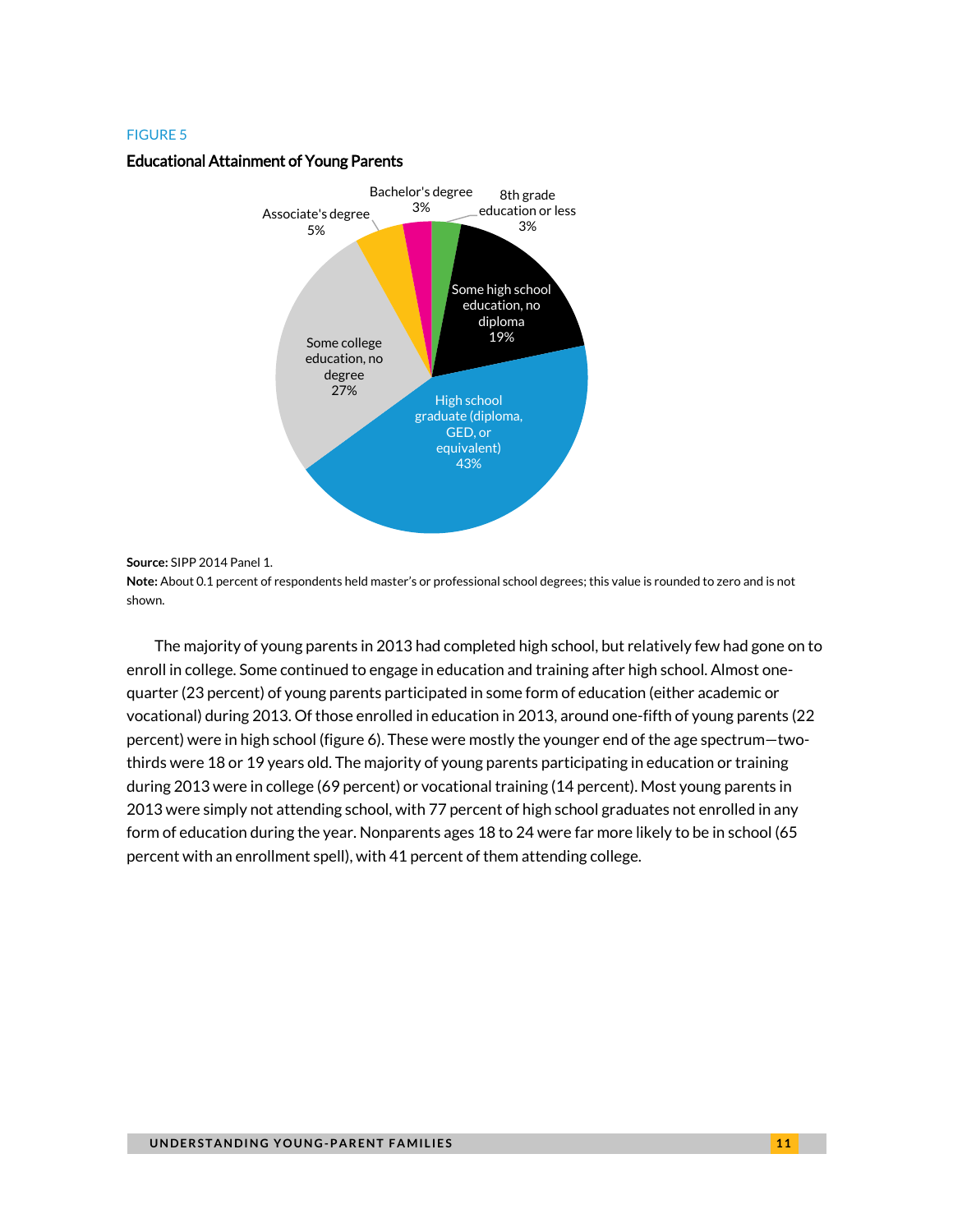

# **Type of Education Enrolled in by Young Parents**

**Source:** SIPP 2014 Panel 1.

**Note:** Percentages are out of all young parents (*N*=3.6 million). Percentages sum to more than 100 because individuals may have been enrolled in more than one type of education during the year.

# *Of those engaged in education or training, most were working toward an academic degree.*

Nineteen percent of young parents were attending college or vocational training during 2013. Of those young parents attending college or vocational training, most (78 percent) were working towards an academic degree, evenly split between associate's and bachelor's degrees (figure 7). More than threequarters of young parents in college or vocational training were enrolled in public institutions (78 percent) and most were attending school full time (78 percent).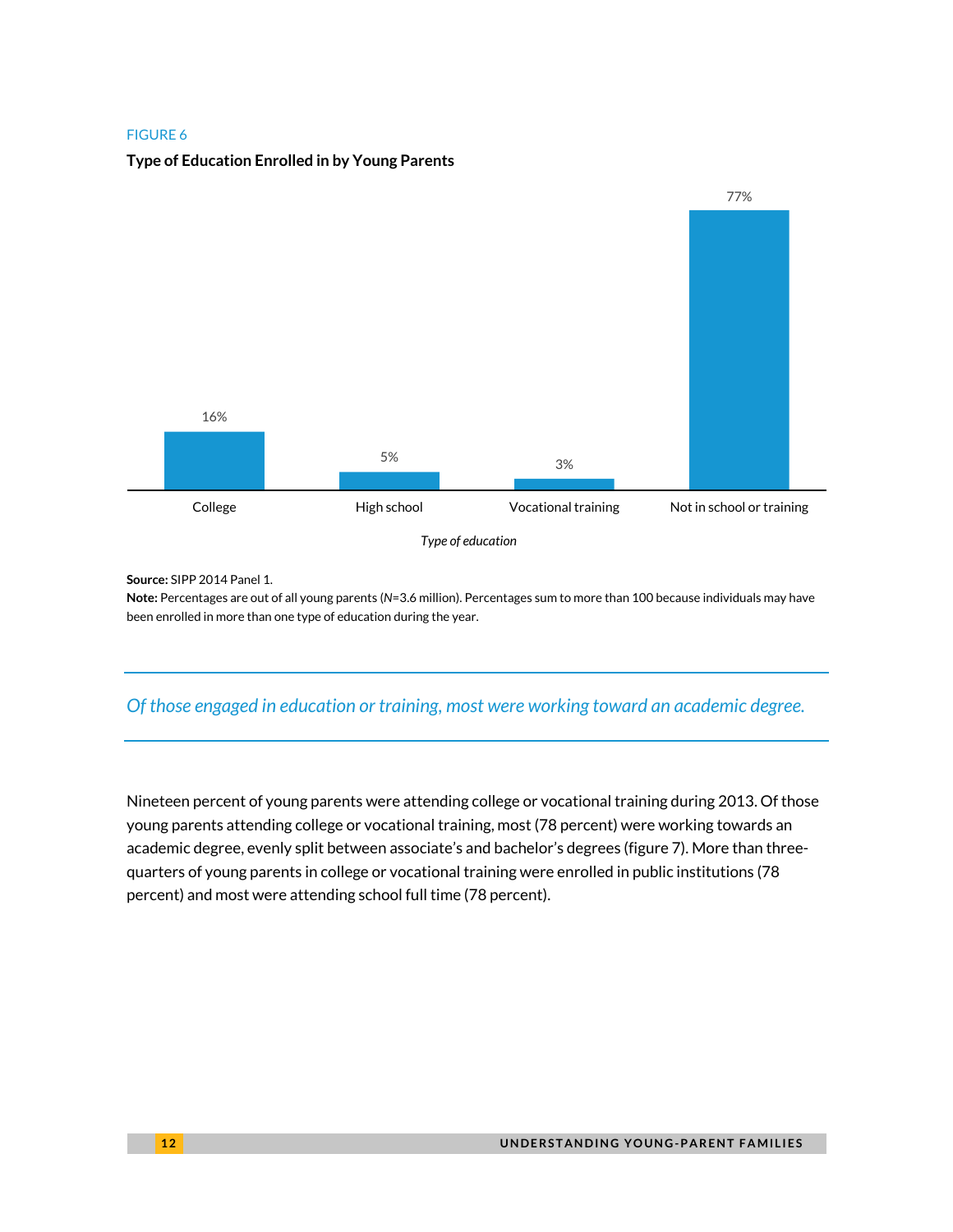# **Degrees and Credentials Young Parents in Postsecondary Education Were Working Toward** *Thousands of parents*



**Source:** SIPP 2014 Panel 1.

# **What Are Young Parent's Experiences with Work?**

# *Young parents were generally low income and struggled with steady employment.*

On average, the hourly wage of young parents during 2013 was \$10.19 per hour, equivalent to \$21,200 annually (table 4). However, because many did not work the entire year or held jobs with different wages, the actual average total annual earnings for 2013 were \$16,200. Many young parents spent periods of the year not working. Total average household earnings were \$35,000.8 Average household earnings for young nonparents were far higher, at \$62,000, but average individual wages for that group was similar at \$10.00 per hour (or \$20,790 annually). This suggests that young nonparents tended to live in wealthier households.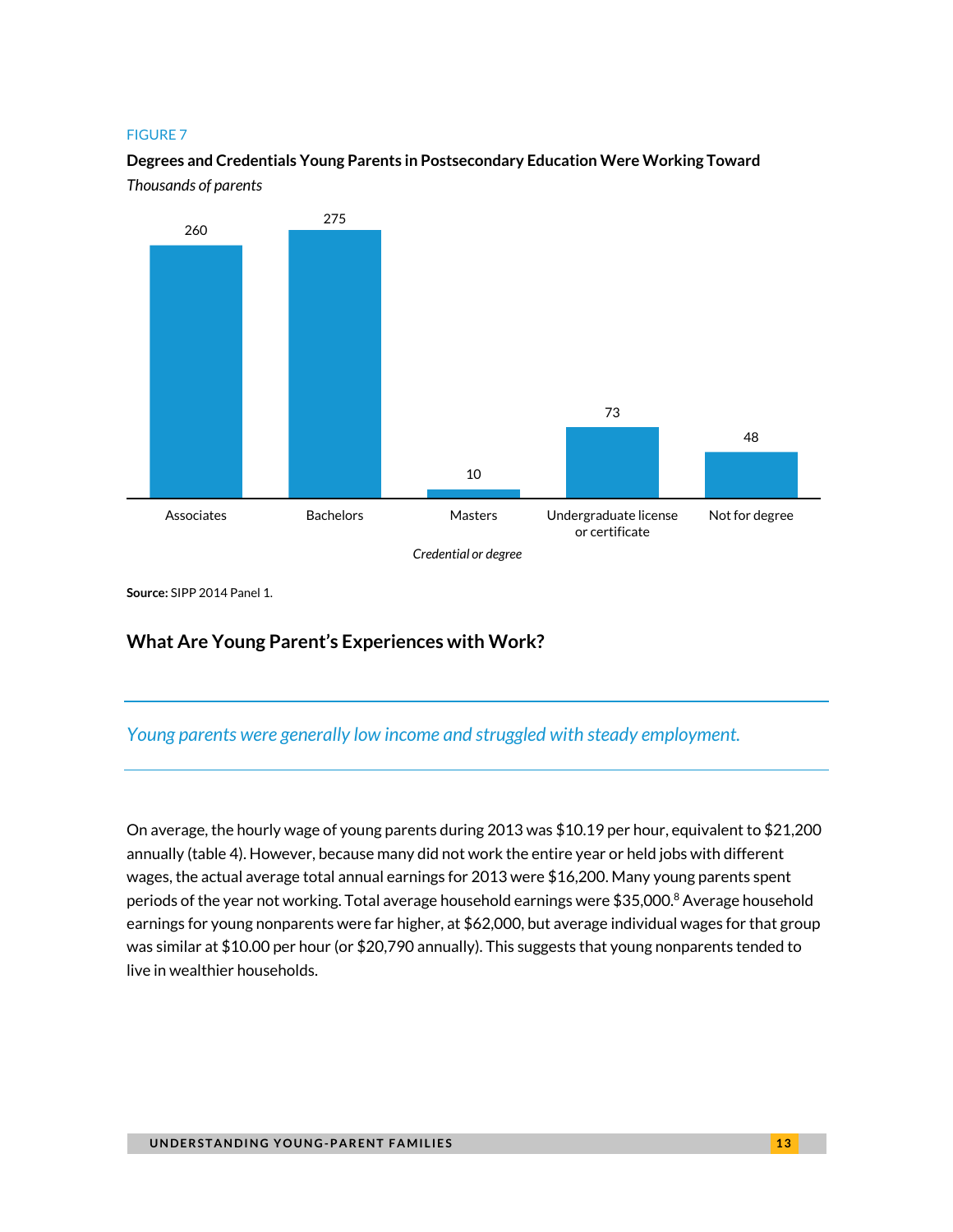### TABLE 4

# **Workforce Participation of Young Parents**

| Employment                                              | <b>Number (millions)</b><br>Percentage |    |  |
|---------------------------------------------------------|----------------------------------------|----|--|
| Employed at some point during the year                  | 2.3<br>63                              |    |  |
| At least one spell without a job during the year        | 2.2                                    | 60 |  |
| In both employment and education for at least one month | 0.5                                    | 14 |  |
|                                                         |                                        |    |  |
| <b>Wages and earnings</b>                               | <b>Dollars</b>                         |    |  |
| Average individual wage                                 | \$21,200                               |    |  |
| Average total individual earnings                       | \$16,200                               |    |  |
| Average total household earnings                        | \$35,000                               |    |  |

**Source:** SIPP 2014 panel 1; authors' calculations of average wage from all jobs held in the year and average of total annual earnings.

Not working can create multiple challenges for young-parent families. In the short term, income instability or a lack of income can be detrimental to parents and their young children. In the long run, joblessness can affect future employment and earnings for both parents and children. When parents hold jobs, however, issues such as the arrangement of schedules and child care can create challenges (Adams, Spaulding, and Heller 2015). Approximately two-thirds (63 percent) of young parents worked during 2013, but almost the same amount (60 percent) reported at least one jobless spell during that period (table 4). Three-quarters of those with a jobless spell went without work for more than six months. Young nonparents were slightly more likely to have worked in 2013 (64 percent) but were also slightly more likely to have gone jobless at least once during the year (66 percent). These differences may speak to nonparents' increased flexibility and higher frequency of attending school.

Forty-one percent of young parents attributed their jobless spells to challenges with child care, and some went jobless because they were attending school (26 percent) or because of an inability to find work (19 percent). Young nonparents were far more likely to cite school as their reason for going jobless (46 percent), with fewer reporting that they were jobless because of an inability to find work (11 percent).

Caring for children also affected the work schedules of some young parents who had jobs. A small portion of young parents with jobs (9 percent) reported that they worked the schedule that they did mainly to get better child care arrangements. The challenge of child care affected parents 25 and older less than half as often (4 percent of those with at least one job) as it did young parents. Eighty percent of young parents worked regular daytime, evening, or night shifts rather than rotating, split, or irregular schedules.

# **How Do Young Parents Combine Work and School?**

Balancing work and school can be a challenge for young parents. About 14 percent of young parents both worked and went to school at some point in 2013, while 27 percent did neither at any point during the year. Young parents' participation in work and school was less frequent than young individuals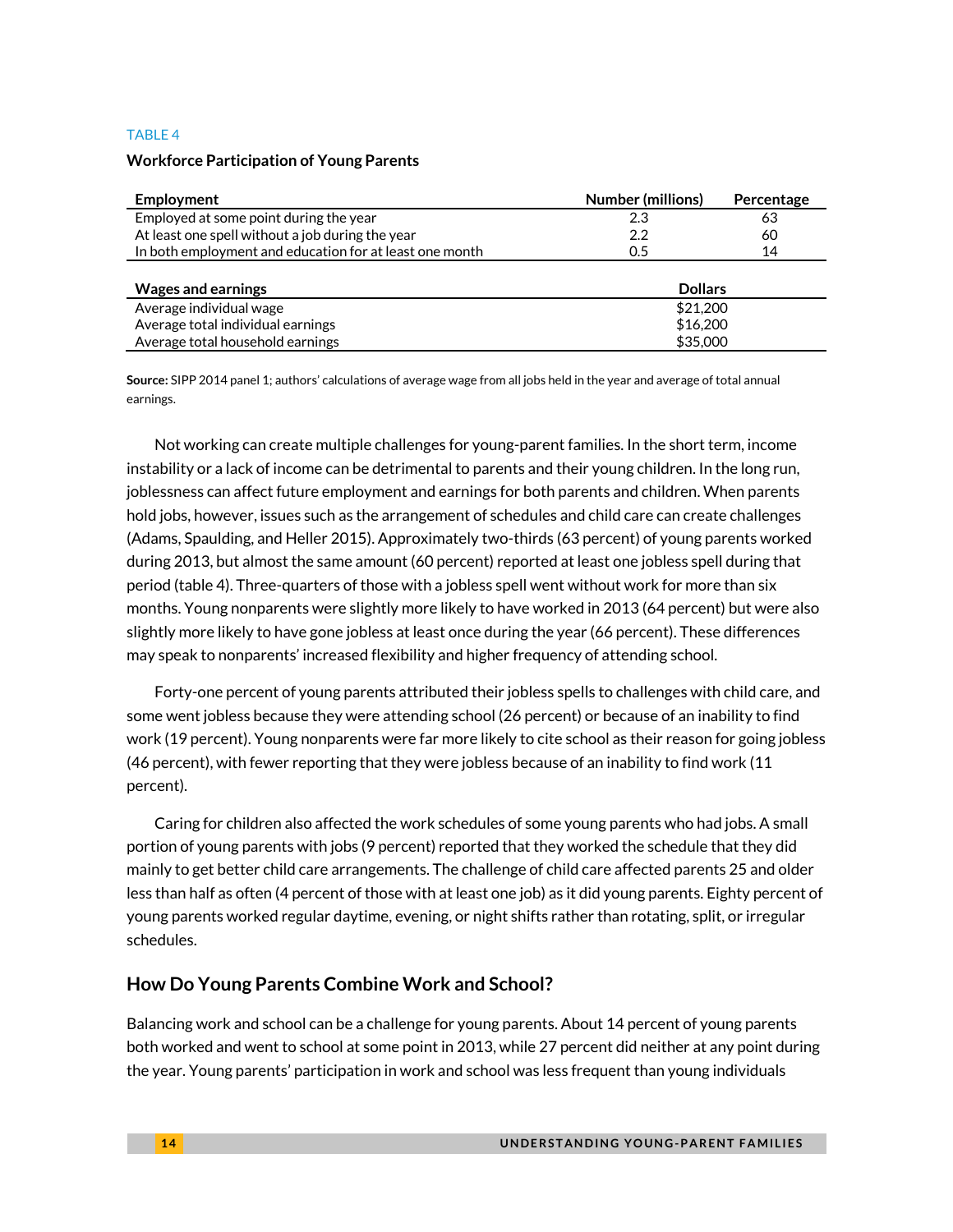without children, 38 percent of whom worked and went to school. Only 9 percent of nonparents neither worked nor went to school at any point in 2013.

Most young parents who were enrolled in school were working at the same time (59 percent). This echoes previous research showing that a high percentage of low-income parents enrolled in school full time also work full time (Spaulding, Derrick-Mills, and Callan 2016). The need to manage both work and school while parenting can create multiple challenges, such as the management of complex schedules; the costs of transportation to school and work; and the ability to find child care, likely in part during nontraditional hours for child care centers (Adams, Spaulding, and Heller 2015).

# **What Supports Do Young Parents Receive?**

*A majority of young parents receive public benefit assistance to help support themselves and their families, with a large number receiving Supplemental Nutrition Assistance Program benefits and health insurance through Medicaid.*

Young parents received a variety of public benefits (table 5). The most frequent source of public benefits for young parents was food and nutrition assistance. Supplemental Nutrition Assistance Program benefits were received by 42 percent (1.5 million) of young parents during 2013. Assistance from the Special Supplemental Nutrition Program for Women, Infants, and Children was received by 23 percent (0.8 million). Housing assistance (housing vouchers and rent subsidies) was received at least once in 2013 by 14 percent of young-parent households. Despite the presence of young children, only 5 percent of young parents received child care assistance. Four percent or fewer of young parents received benefits from Temporary Assistance for Needy Families, transportation assistance, unemployment or worker's compensation, or general assistance. The average annual amount of individual cash assistance benefits received was  $$3,800$ . Nearly half (43 percent) of young parents did not receive any of the above benefits.

Young nonparents were less likely to receive these benefits, with only 10 percent receiving Supplemental Nutrition Assistance Program benefits, 6 percent receiving housing assistance, 3 percent with transportation assistance, and less than 1 percent receiving any benefits from Temporary Assistance for Needy Families, general assistance, the Special Supplemental Nutrition Program for Women, Infants, and Children, or unemployment and worker's compensation.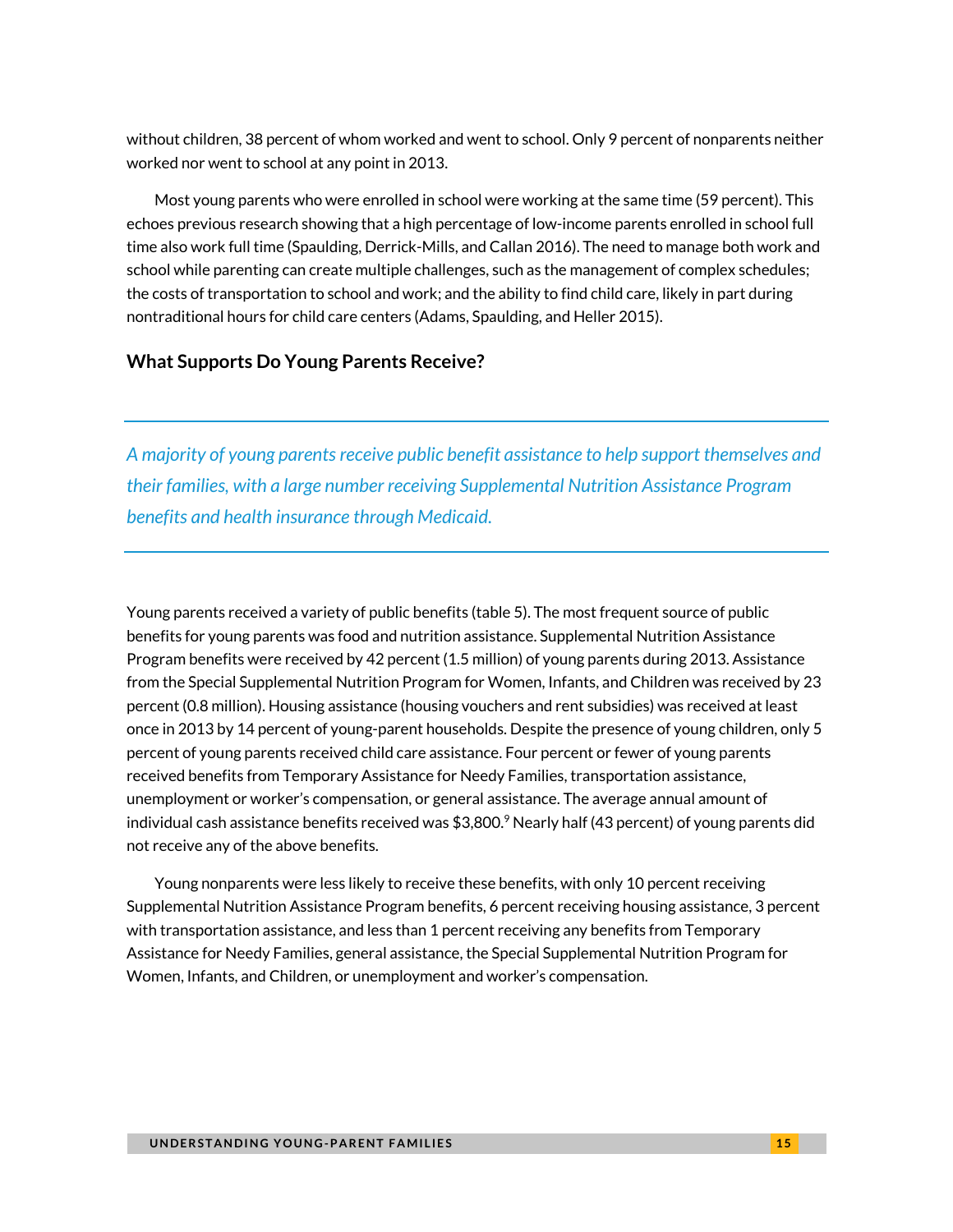#### TABLE 5

### **Public Assistance Benefits Received for at Least One Month during 2013**

|                                                         | Young parents |            | <b>Nonparents</b> |            |
|---------------------------------------------------------|---------------|------------|-------------------|------------|
|                                                         | <b>Number</b> |            | Number            |            |
| <b>Public assistance</b>                                | (millions)    | Percentage | (millions)        | Percentage |
| SNAP (food stamps)                                      |               |            |                   |            |
| <b>WIC</b>                                              |               | 23         |                   |            |
| Any housing assistance <sup>a</sup>                     |               |            |                   |            |
| Child care assistance from social service or<br>welfare | በ 2           |            | იი                |            |
| <b>TANF</b>                                             | ΩG            |            | 00                |            |
| Transportation assistance                               |               |            |                   |            |
| Unemployment or worker's compensation                   |               |            |                   |            |
| General assistance                                      |               |            |                   |            |
| None of the above                                       | I.6           |            | 21 4              |            |

**Source:** SIPP 2014 panel 1.

**Notes:** SNAP = Supplemental Nutrition Assistance Program; TANF = Temporary Assistance for Needy Families; WIC = Special Supplemental Nutrition Program for Women, Infants, and Children. Benefit receipt is for the respondent, but respondent error over who in the household is receiving the benefit could lead to nonzero response rates for benefits that were likely not received by a nonparent (WIC, for example).

a Includes both housing voucher receipt and rent subsidy receipt for the individual's household.

Health care can be another major challenge for young parents given how costly both medical care and health insurance can be. In 2013, many young parents (45 percent) received Medicaid benefits for at least one month (figure 8). Most young parents (76 percent) had health insurance, with Medicaid accounting for the largest source, followed by private health insurance (31 percent). Military, Medicaid, and miscellaneous other sources were received by 5 percent or less of young parents. Almost onequarter (24 percent) of young parents (870,000 individuals) were not insured at any point during 2013. Young nonparents exhibited the opposite insurance source trends: more than two-thirds (68 percent) were covered by private health insurance, 13 percent received Medicaid, and 7 percent were covered by any other source.

The children of young parents received public health insurance more often than their parents (figure 8). A total of 2.9 million (77 percent) of children of young parents received Medicaid, while 0.8 million (21 percent) were covered by private health insurance. Military and other sources of insurance each covered 7 percent or fewer of these children. A large percentage of children received funding through the Medicaid program.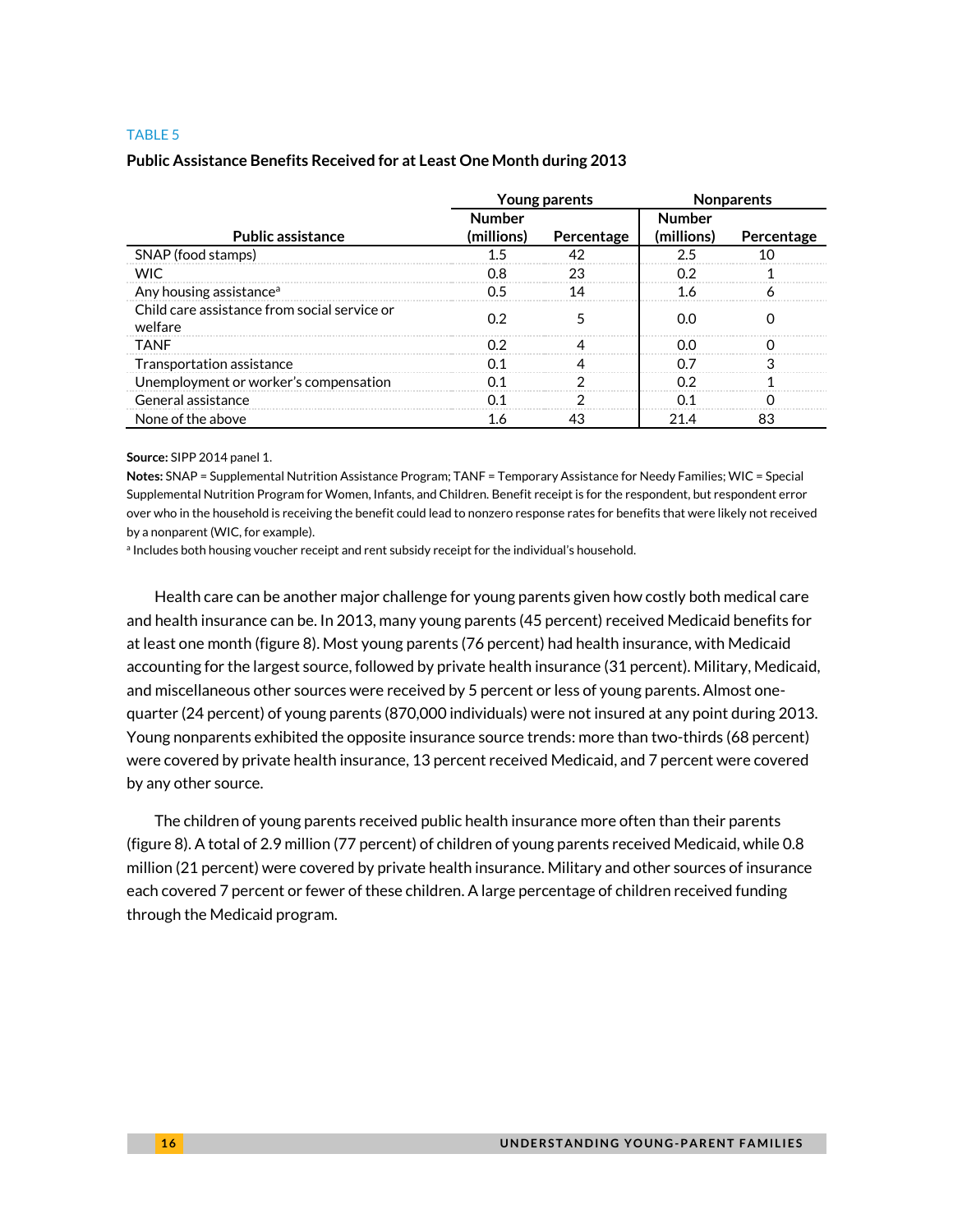# Share of Young Parents and Their Children with Health Insurance

*By insurance type*



**Source:** SIPP 2014 Panel 1.

**Notes:** Percentages may sum to more than 100 because individuals may have received more than one source of insurance during the year.

# **How Do Young Parents Manage Child Care?**

*Young parents often relied on family members to help with child care and rarely received public child care benefits.*

Child care is a major consideration for many young parents. Table 6 shows child care activities for all young parents.<sup>10</sup> Almost two-thirds of young parents reported requiring child care while they were working or otherwise unavailable to care for their children (63 percent). Many parents (57 percent) leveraged the help of family members to provide child care. The most common family members to provide child care were the children's grandparents (50 percent). A smaller portion (30 percent) said that they used a non–family member to provide child care during the year. Although more than half of young parents used some form of child care, fewer than one-quarter (19 percent) reported paying for those arrangements. Furthermore, only 13 percent reported using a daycare center to provide child care, and very few were on daycare center waiting lists. Overall, very few young parents received child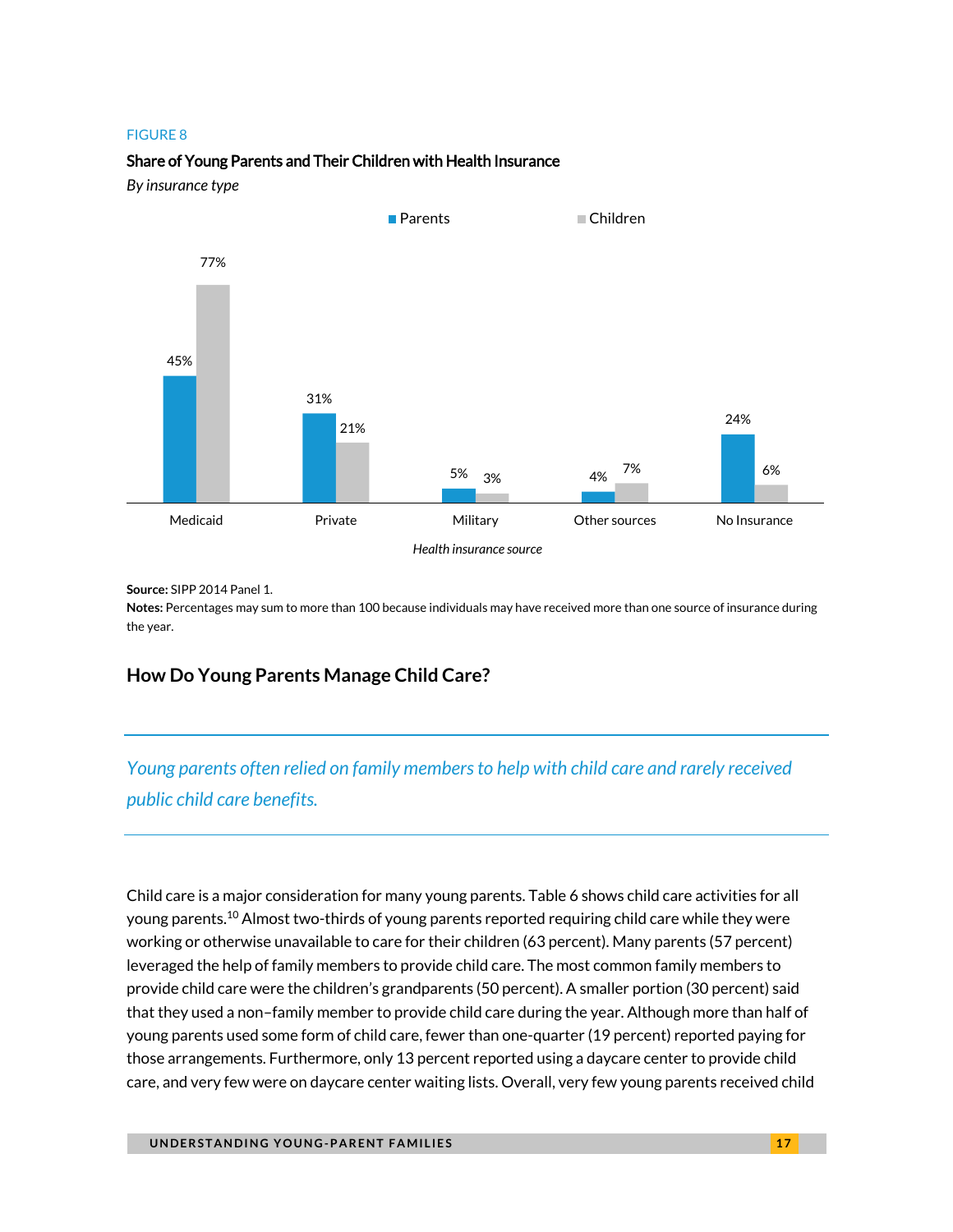care assistance despite their low income. Most used family members to provide child care while they worked, went to school, or were otherwise unavailable.

Older parents (age 25 and over) needed child care at a much lower rate (38 percent), but this difference could be because they have older children. However, they still relied on family (29 percent) more than non–family members (22 percent) to provide child care. Older parents received even less assistance to pay for child care (2 percent) but also paid for child care less (17 percent) and used less day care (9 percent).

### TABLE 6

### **Child Care Activities of Young Parents**

|                                                                                 | <b>Number</b> |            |
|---------------------------------------------------------------------------------|---------------|------------|
| Care activity                                                                   | (millions)    | Percentage |
| Any child care needed while parent was working or not available                 | 2.3           | 63         |
| Any child care by a family member while parent was working or not available     | 2.1           | 57         |
| Any child care by a non-family member while parent was working or not available | 1.1           | 30         |
| Did parent or parent's family pay for child care arrangements?                  | 0.7           | 19         |
| Did the parent receive assistance to pay for child care?                        | በ 2           |            |

**Source:** SIPP 2014 panel 1.

**Note:** "Any child care" can be from family or another source. Parents may have had child care from both family and nonfamily sources, so some parents may be counted in both metrics.

For young parents who worked or went to school, we expect child care could be more of a concern. Young parents who were either working or enrolled in education at some point during the year reported using child care at a higher rate than those not working or in school. Of parents without any employment or school enrollment during 2013, 59 percent reported using any form of child care compared with 65 percent of parents with employment or education spells.

# **What Are the Characteristics of Young Noncustodial Parents?**

*Noncustodial parents were more likely to be male but shared many of the same characteristics as custodial parents; the majority reported seeing their children, and about half said they paid child support.* 

In addition to the 3.6 million young parents with at least one custodial child, 0.9 million individuals between the ages of 18 and 24 had no child living with them but reported having at least one noncustodial child or paying child support. Two-thirds (66 percent) of young noncustodial parents were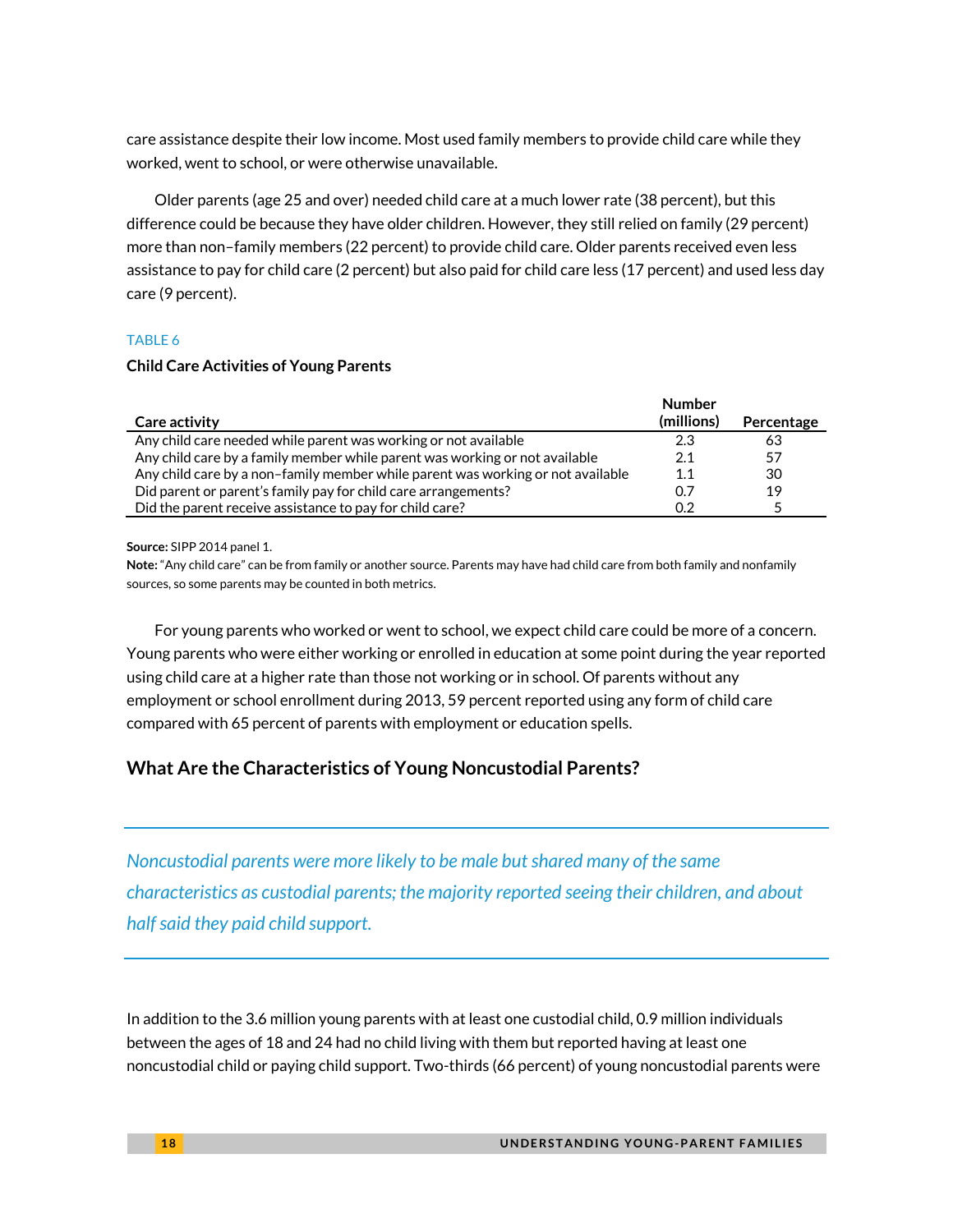male. More than half (59 percent) were white, less than one-third (28 percent) were black, and 27 percent were of Hispanic or Latino origin. The majority (88 percent) had never been married.

Most noncustodial young parents had one child living elsewhere (1.1 children on average). Generally, these parents saw that child on a weekly basis, with 57 percent reporting time spent with the child weekly or several times a week. Less than one-fifth (17 percent) reported no contact at all with their child or children. Around half (51 percent) were paying child support. On average, child support payments by young noncustodial parents amounted to \$3,800 per year.

In general, young noncustodial parents had similar characteristics to young custodial parents. More than two-thirds (72 percent) were employed at some point during the year, while 58 percent reported at least one jobless spell. More than one-third (37 percent) reported participating in some form of education, notably higher than the 23 percent of custodial parents who reported doing so. This increased education participation may be caused by these individuals' lower time commitment of direct child care.

# **Discussion**

These data point to the challenges that young parents face in caring for their children, continuing their education, and finding success in the labor market. Here, we highlight key findings and implications for practice:

- **Although most young parents have never been married, a large percentage lived in households** with other family members (such as parents, grandparents, and spouses). Families can provide an important source of financial and emotional support, and more than half of young parents leaned on family members to provide child care. Given these dynamics, there is a need for a family-centered approach when developing strategies to assist young parents, which may involve engaging grandparents, both custodial and noncustodial parents, and other household members who provide support.
- Young parents are still developing emotionally while learning to be parents, typically of young children. Although many young parents reside with their own parents or other family members, they may not receive the support needed to navigate the challenges that come with parenting young children. One strategy to provide additional nonfamily support is mentoring, where young parents can receive guidance on how to navigate educational institutions, the labor market, and parenting. The Young Parents Demonstration, a grant program of the US Department of Labor, reflected this approach, with participants receiving access to mentoring assistance along with job training and placement. Results of the evaluation are forthcoming.
- A large percentage of young parents are not engaged in any education activities. With 22 percent having less than a high school degree and 65 percent having no education beyond high school, these young parents will face challenges in a labor market that increasingly demands postsecondary credentials. Young parents in school need child care more often than those who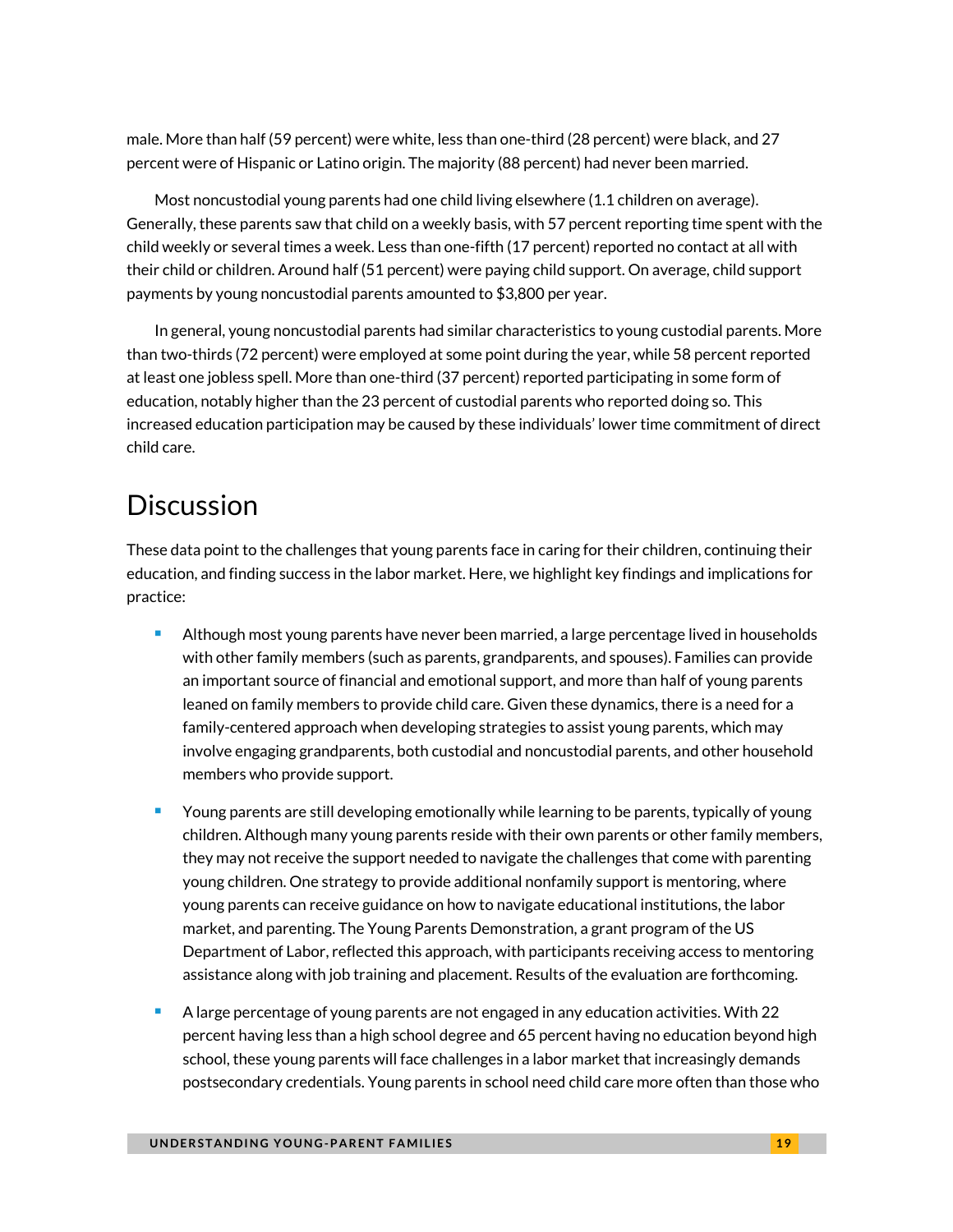are not in school, and many young parents balance work and school simultaneously. Effective strategies are needed to make it easier for these young parents to access education and training opportunities and persist in school. Such strategies may include flexible schedules, accelerated courses, robust counseling, better access to financial supports, and pathways into the workforce targeted specifically to young parents, as well as interventions that more intentionally address the needs of children while serving parents.

- As demonstrated by the large percentage of young parents who experienced jobless spells, employment is a key challenge for this population. More than 71 percent of young-parent households had incomes under 200 percent of the federal poverty level. In recognition of these challenges, the Workforce Innovation and Opportunity Act, the primary law governing workforce programs, expanded services to young adults and young parents opening up new opportunities in local areas for focusing on this population (Spaulding, Derrick-Mills, and Callan 2016). For young parents, these employment services likely need to be provided in conjunction with other supports that address the variety of needs that young parents and their families face.
- A large percentage of young parents receive public benefits, including the Supplemental Nutrition Assistance Program and health insurance through Medicaid. Young parents received at least one major public benefit more than twice as often as their nonparent counterparts. Children have higher rates of insurance coverage than their parents, suggesting the benefits of Medicaid coverage and expanded coverage through the Children's Health Insurance Program. Further erosion of public benefits will have detrimental effects on young parents and on their children because it may affect their financial stability.
- Communities often do not have enough quality child care for infants and toddlers. As shown in the data, very few young parents access financial supports for child care. Access to child care can be a barrier to obtaining education and employment. To address these issues, workforce programs can work with partners to meet the needs of the population, including developing child care plans, facilitating access to child care subsidies, helping participants identify appropriate care, or offering child care directly. Program design can also reflect scheduling options that are consistent with child care availability.

Given what is known about strategies for serving young parents, it is clear that more research is needed to understand what works for parents who are transitioning from their teen years to adulthood. Understanding the characteristics of this group and the potential barriers they face can help design strategies that effectively meet the needs of young parents and their children.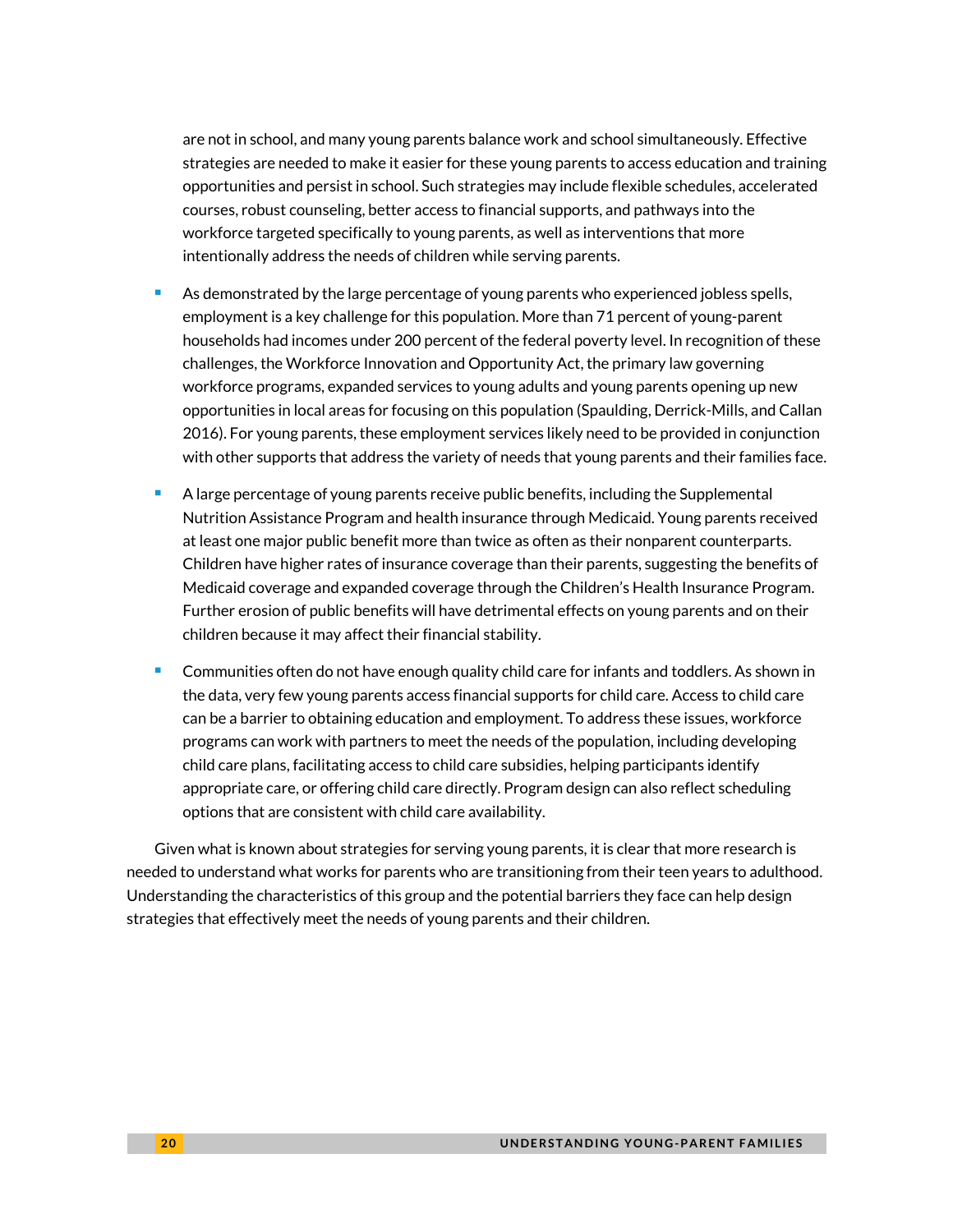# **Notes**

- 1. From authors' calculations.
- 2. For more information, please visit the SIPP website a[t www.census.gov/sipp.](http://www.census.gov/sipp)
- 3. Person weights vary slightly by month because of adjustments to compensate for population dynamics and household composition. The person weight from the month of December 2013 (the latest available) was assigned to each individual in the sample.
- 4. Custodial parents were primarily female; noncustodial parents were mostly male (66 percent).
- 5. Young-parent location was analyzed by state of residence in December of 2013. Regions are aggregations of states and align with the US Census Bureau definitions.
- 6. Not all children referenced in the SIPP data have ages available. Average child age and percentages of respondents with children of a certain age are out of the 94 percent of individuals with child ages recorded.
- 7. Young parents may have lived by themselves at some point during the year.
- 8. Value includes all individuals identified on the household roster. Limiting to only individuals who were in the household at the time of the interview increases average annual household earnings to \$37,200.
- 9. Includes Temporary Assistance for Needy Families, Supplemental Security Income, pass-through child support payments, general assistance, or general relief (N = 0.3 million individuals with nonzero amounts of these benefits received).
- 10. Child care data was only collected for children under age 14. In this sample, 100 percent of individuals had at least one child under age 14.

# References

- Adams, Gina, and Monica Rohacek. 2010. *Child Care Instability: Definitions, Context and Policy Implications*. Washington, DC: Urban Institute.
- Adams, Gina, Shayne Spaulding, and Caroline Heller. 2015. "Bridging the Gap: Exploring the Intersection of Child Care and Workforce Development for Low Income Families." Washington, DC: Urban Institute.
- Adams, Gina, Martha Zaslow, and Kathryn Tout. 2007. Early Care and Education for Children in Low-Income Families: Patterns of Use, Quality, and Potential Policy Implications. Paper 4 of the Urban Institute and Child Trends Roundtable on Children in Low-Income Families. Washington, DC: Urban Institute.
- Albritton, Tashuna, Meghan Angley, Valen Grandelski, Nathan Hansen, and Trace Kershaw. 2014. "Looking for Solutions: Gender Differences in Relationship and Parenting Challenges Among Low‐Income, Young Parents." *Family Process* 53 (4): 686–701.
- Annie E. Casey Foundation. 2014. "Creating Opportunities for Families: A Two-Generation Approach." Policy Report, Kids Count. Baltimore: Annie E. Casey Foundation.
- ———. 2017. "Strengthening the Foundation: Strategic Evidence Building for Two-Generation Approaches." Baltimore: Annie E. Casey Foundation.
- Aron, Laudan Y., and Janine M. Zweig. 2003. *Educational Alternatives for Vulnerable Youth: Student Needs, Program Types, and Research Directions*. Washington, DC: Urban Institute.
- Berzin, Stephanie Cosner, and Allison C. De Marco. 2010. "Understanding the impact of poverty on critical events in emerging adulthood." *Youth & Society* 42 (2): 278–300.
- Center for the Study of Social Policy. 2015. *Strengthening Supports for Young Parents and their Children: A Focus on Low-Income Rural and Suburban Families*. Washington, DC: Center for the Study of Social Policy.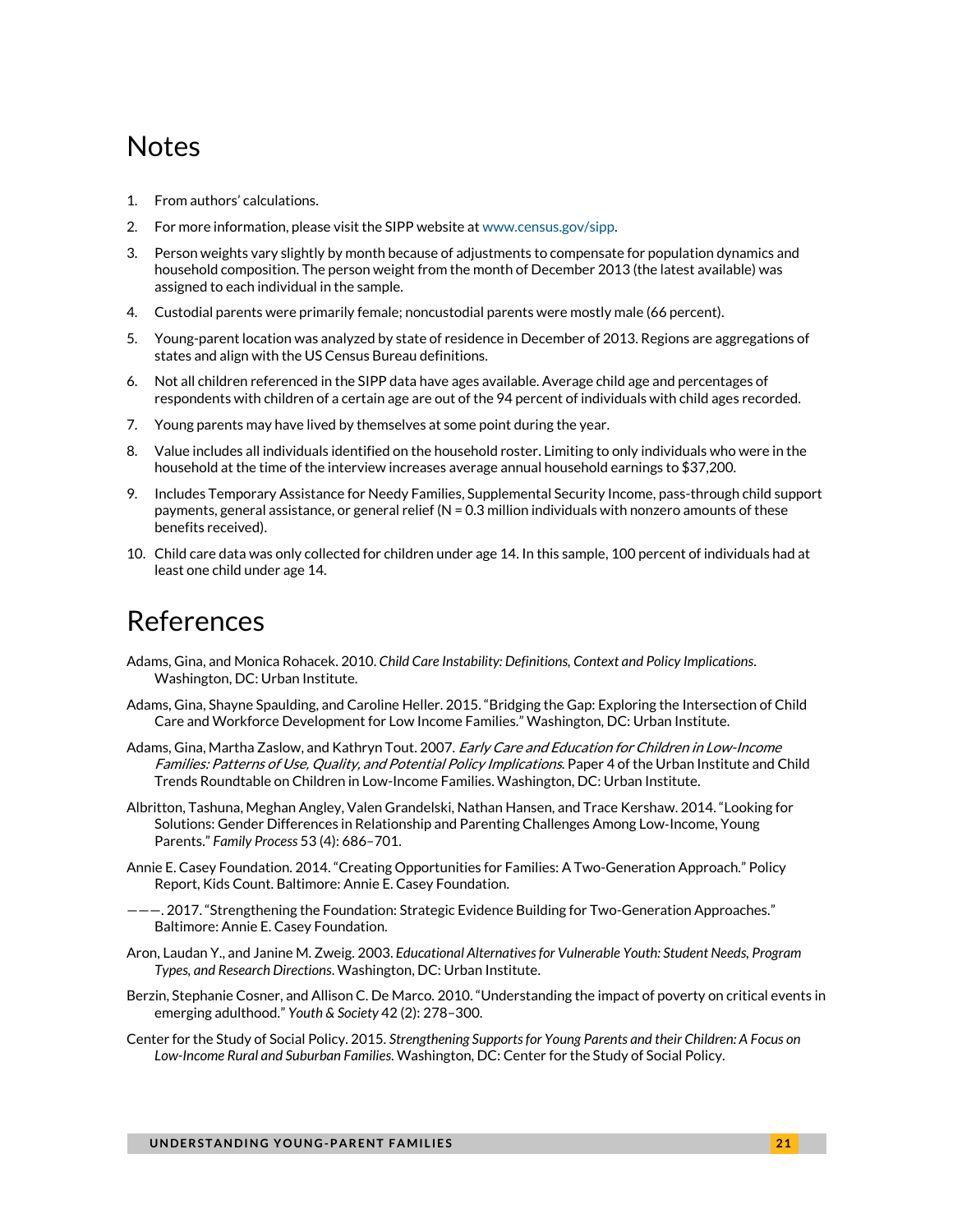- Enchautegui, Maria E. 2013. "Nonstandard Work Schedules and Well-Being of Low-Income Families." Washington, DC: Urban Institute.
- Gennetian, Lisa A., Danielle A. Crosby, Aletha C. Huston, and Edward D. Lowe. 2004. "Can Child Care Assistance in Welfare and Employment Programs Support the Employment of Low‐Income Families?" *Journal of Policy Analysis and Management* 23 (4): 723–43.
- Henly, Julia R., and Sandra Lyons. 2000. "The Negotiation of Child Care and Employment Demands Among Low‐ Income Parents." *Journal of Social Issues* 56: 683–706.
- King, Christopher T. 2016. "The Promise of Emerging Two-Generation Strategies." Presentation at the Siemer Institute for Family Stability Summit, Hilton DFW Lakes Executive Conference Center, Grapevine, TX, September 21.
- Levin-Epstein, Jodie, and Mark H. Greenberg, eds. 2003. *Leave No Youth Behind: Opportunities for Congress to Reach Disconnected Youth*. Washington, DC: Center for Law and Social Policy.
- Maynard, Rebecca. 1995. "Teenage Childbearing and Welfare Reform: Lessons from a Decade of Demonstration and Evaluation Research." *Children and Youth Services Review* 17(1-2): 309–32.
- Mosle, Anne, and Nisha Patel. 2012. *Two generations, One Future: Moving Parents and Children beyond Poverty Together*. Washington, DC: Aspen Institute.
- Ozbay, Fatih, Douglas C. Johnson, Eleni Dimoulas, C. A. Morgan III, Dennis Charney, and Steven Southwick. 2007. "Social Support and Resilience to Stress: From Neurobiology to Clinical Practice." *Psychiatry*. 4 (5): 35–40.
- Sadler, Lois S., Martha K. Swartz, Patricia Ryan-Krause, Victoria Seitz, Mikki Meadows-Oliver, Margaret Grey, and Donna A. Clemmens. 2007. "Promising Outcomes in Teen Mothers Enrolled in a School‐Based Parent Support Program and Child Care Center." *Journal of School Health* 77 (3): 121–30.
- Sandstrom, Heather, Lindsay Giesen, and Ajay Chaudry. 2012. "How Contextual Constraints Affect Low-Income Working Parents' Child Care Choices." Low-Income Working Families Brief 22. Washington, DC: Urban Institute
- Schumacher, Rachel. 2013. *Prepping Colleges for Parents: Strategies for Supporting Student Parent Success in Postsecondary Education*. Washington, DC: Institute for Women's Policy Research.
- Spaulding, Shayne, Teresa Derrick-Mills, and Thomas Callan. 2016. "Supporting Parents Who Work and Go to School: A Portrait of Low-Income Students Who Are Employed." Washington, DC: Urban Institute.

# About the Authors



**Nathan Sick** is a research associate in the Income and Benefits Policy Center at the Urban Institute. His work is primarily in the area workforce development program evaluation and data analysis, with a focus on the health care sector. He has spent much of his time in program management and research analysis of the Health Professions Opportunity Grants project and other workforce development projects. Sick graduated with a MS in chemistry from the University of Chicago.



**Shayne Spaulding** is a senior research associate in the Income and Benefits Policy Center, where her work focuses on the evaluation of workforce development and postsecondary education programs. She has spent nearly 20 years in the workforce development field as an evaluator, technical assistance provider, and program manager. Her research has included studies of programs for young noncustodial fathers, sectoral employment programs, social-purpose staffing agencies, faith-based programs, and other workforce development topics. Spaulding serves on the board of